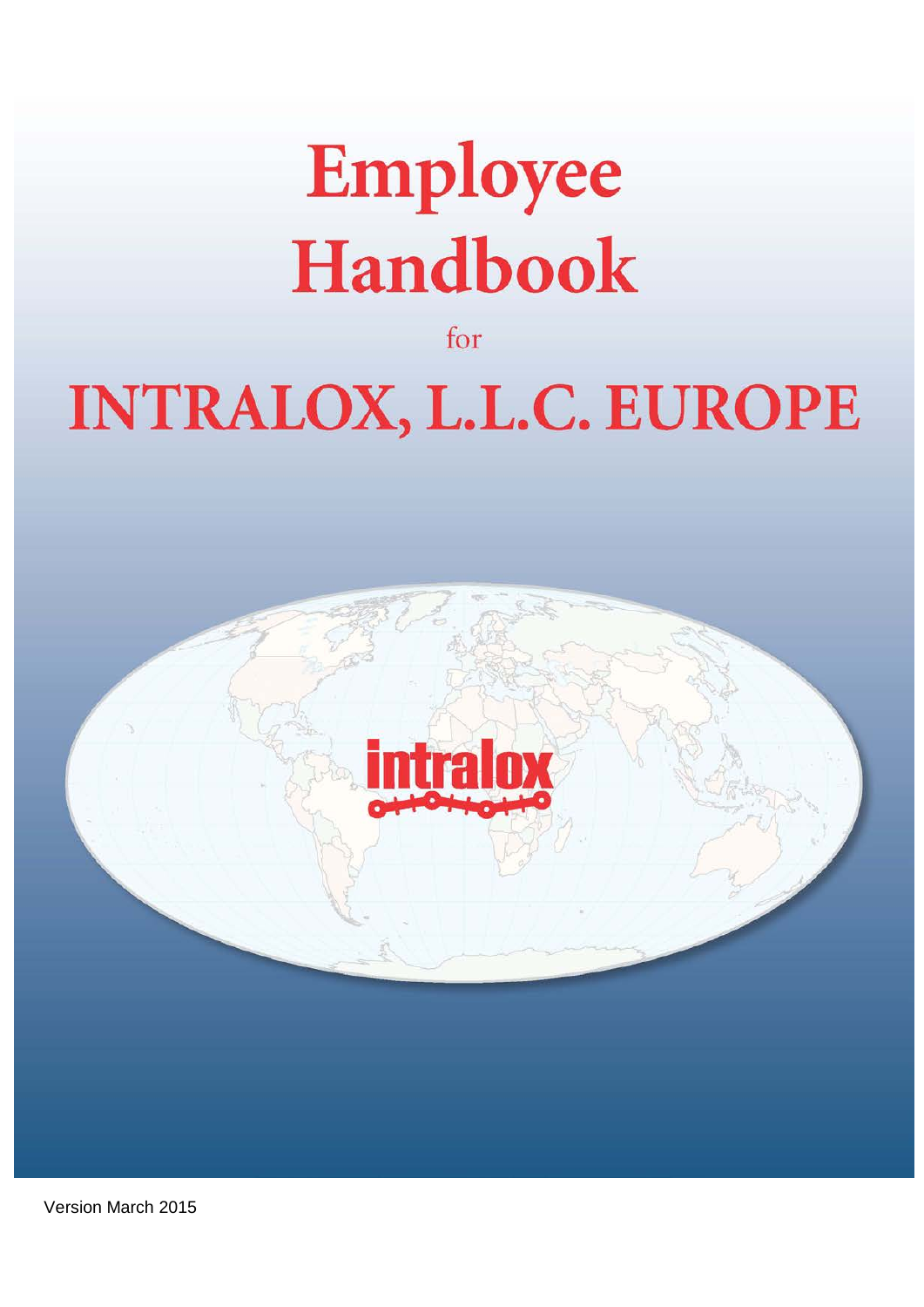

Dear Colleague,

#### **This Handbook is designed to provide the basic information of internal guidelines & policies which we need as employees of Intralox LLC Europe.**

This Handbook demonstrates continuous improvement and the progress this organization is making. In addition to the value it provides, I hope this Handbook shows Intralox` belief in the value of people.

Quoting our president Jay Lapeyre; "The Laitram, L.L.C. includes four subsidiaries: Laitram Machinery Inc., Intralox Inc. ®, Lapeyre Stair and Laitram Machine Shop, L.L.C. These firms were founded on innovative ideas and their successes are dependent upon talented employees with a commitment to excellence. Nothing is as important to our success as the dedication of skilled, enthusiastic employees. To attract, retain and motivate highly productive people, we provide fair compensation and benefit programs, a safe and positive work environment and, to the extent economically possible in our markets, job security.

Your well-being and that of your family is important and directly related to your performance. Laitram must ask the best from each of us, and in turn, must ensure that our work environment makes that possible".

This Handbook offers you a concise picture of your Company, policies and procedures. Please read the book and feel free to ask your Supervisor, Manager, or Human Resources Manager about any questions you may have. As legislation may change from time to time and we put maximum effort in keeping this document up to date, on the HR SharePoint page, on the internal website, it may sometimes be the case that internal communication, or an internal guideline, is not in line with Dutch legislation. In such a situation the Dutch law always prevails.

Please sign the statement of receipt of the handbook and return the receipt to Human Resources.

For more information please contact Human Resources department. We are looking forward to a happy, productive, and challenging future.

Sincerely yours,

Intralox LLC Europe

Human Resources Manager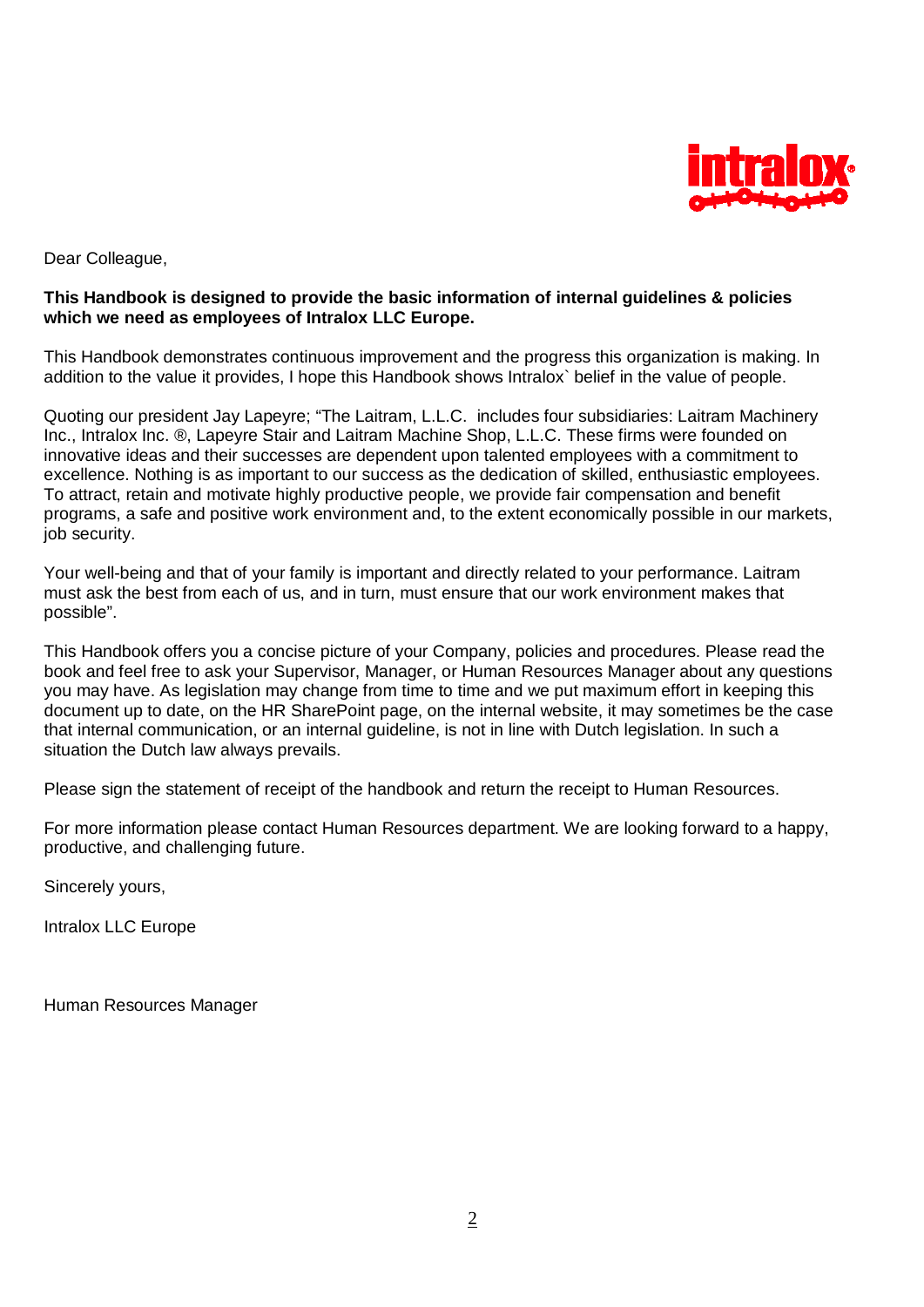# **Table of Contents**

|                                     | <b>SECTION 1: INTRODUCTION</b>                                | 5              |  |
|-------------------------------------|---------------------------------------------------------------|----------------|--|
|                                     | 1.1 About this handbook                                       | 5              |  |
|                                     | 1.2 Corporate Profile                                         | 5              |  |
|                                     | 1.3 The Intralox Mission                                      | $\overline{7}$ |  |
|                                     | 1.4 The Business Philosophy                                   | 8              |  |
|                                     | 1.5 The Laitram Continuous Improvement Program (LCI) Timeline | 9              |  |
|                                     | 10<br><b>SECTION 2: BEGINNING YOUR EMPLOYMENT</b>             |                |  |
|                                     | 2.1 Equal Employment Opportunity                              | 10             |  |
|                                     | 2.2 Performance Improvement Planning                          | 10             |  |
|                                     | 2.3 Personnel Records                                         | 10             |  |
|                                     | 2.4 Rights to see own personal records                        | 11             |  |
|                                     | 2.5 Working hours and flex time                               | 11             |  |
|                                     | 2.6 Punctuality                                               | 11             |  |
|                                     | 2.7 Health and Safety Policy                                  | 11             |  |
| <b>2.8 Sexual Harassment</b>        |                                                               | 12             |  |
| 2.9 Company Counsellor or Confidant |                                                               | 12             |  |
|                                     | <b>SECTION 3: Work Guidelines</b>                             |                |  |
|                                     | <b>3.1 Resolving Problems</b>                                 | 13             |  |
|                                     | 3.2 Works Council/Ondernemingsraad (NL EMPLOYEES)             | 13             |  |
|                                     | 3.3 Smoking Policy                                            | 14             |  |
|                                     | 3.4 Drug and Alcohol Policy                                   | 14             |  |
|                                     | 3.5 Disciplinary Procedure                                    | 15             |  |
|                                     | 3.6 Protecting Trade Secrets                                  | 18             |  |
|                                     | 3.7 Solicitation                                              | 18             |  |
|                                     | 3.8 Gift Policy                                               | 18             |  |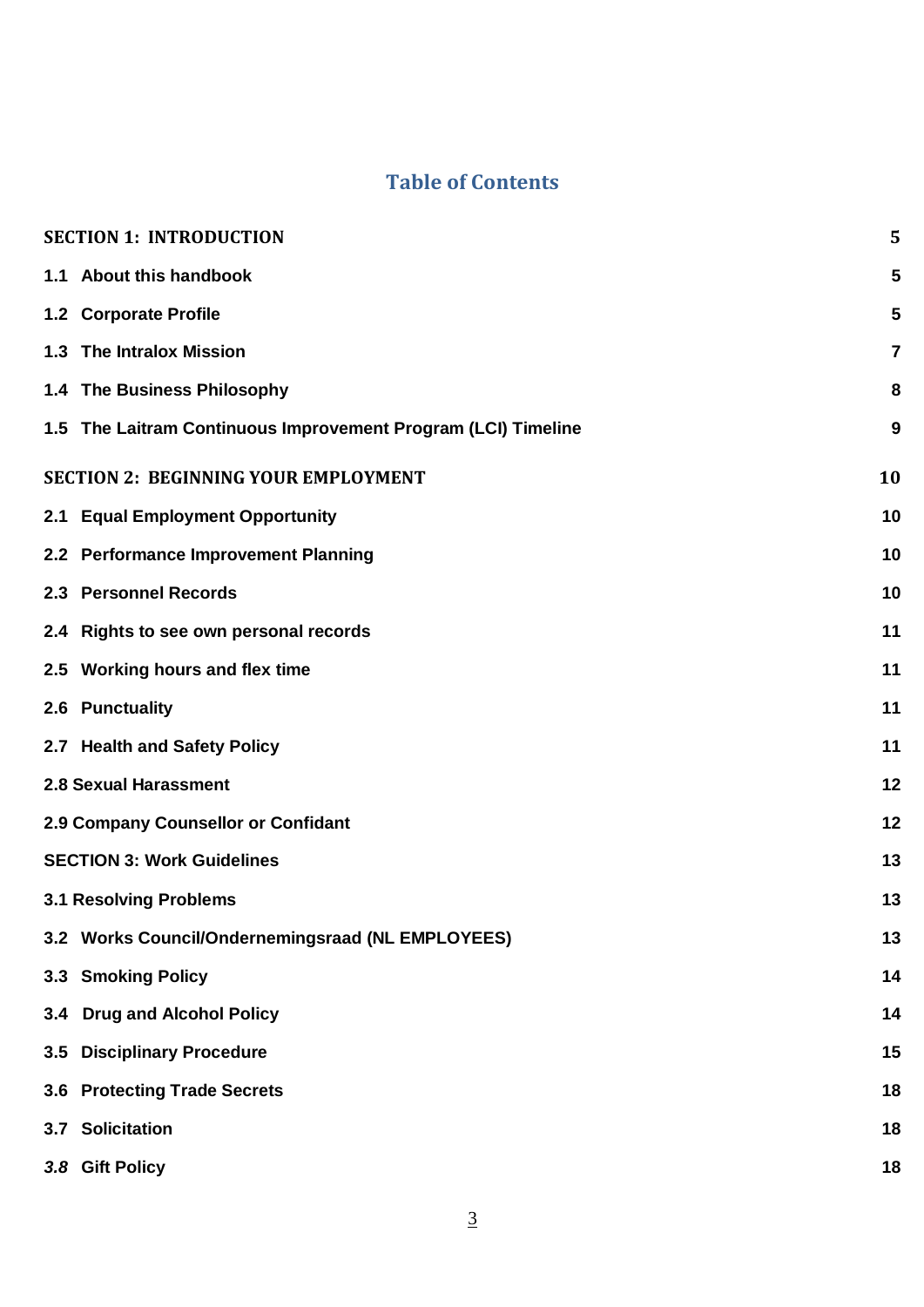|                                          | 3.9 Computer, E-Mail and Phone Systems Policy | 19 |
|------------------------------------------|-----------------------------------------------|----|
|                                          | 3.10 Email Retention Policy                   | 22 |
|                                          | 3.11 Theft & Fraud                            | 23 |
|                                          | 3.12 Protecting Confidential Information      | 23 |
|                                          | <b>SECTION 4: BENEFITS</b>                    | 25 |
|                                          | 4.1 Compensation Philosophy                   | 25 |
|                                          | 4.2 Pay Periods                               | 26 |
|                                          | 4.3 Yearly Salary Adjustments                 | 26 |
|                                          | <b>4.4 Tuition Reimbursement</b>              | 27 |
| <b>SECTION 5: COMMUNICATION CHANNELS</b> |                                               |    |
|                                          | 5.1 Suggestions                               | 28 |
|                                          | 5.2 Job Posting                               | 28 |
|                                          | 5.3 Employee Referral Program                 | 28 |
|                                          | <b>SECTION 6: IF YOU LEAVE US</b>             |    |
|                                          | 6.1 Resignation                               | 30 |
|                                          | 6.2 Reference letter                          | 30 |
|                                          | 6.3 Return Intralox Property                  | 30 |
|                                          | 6.4 Retirement                                | 30 |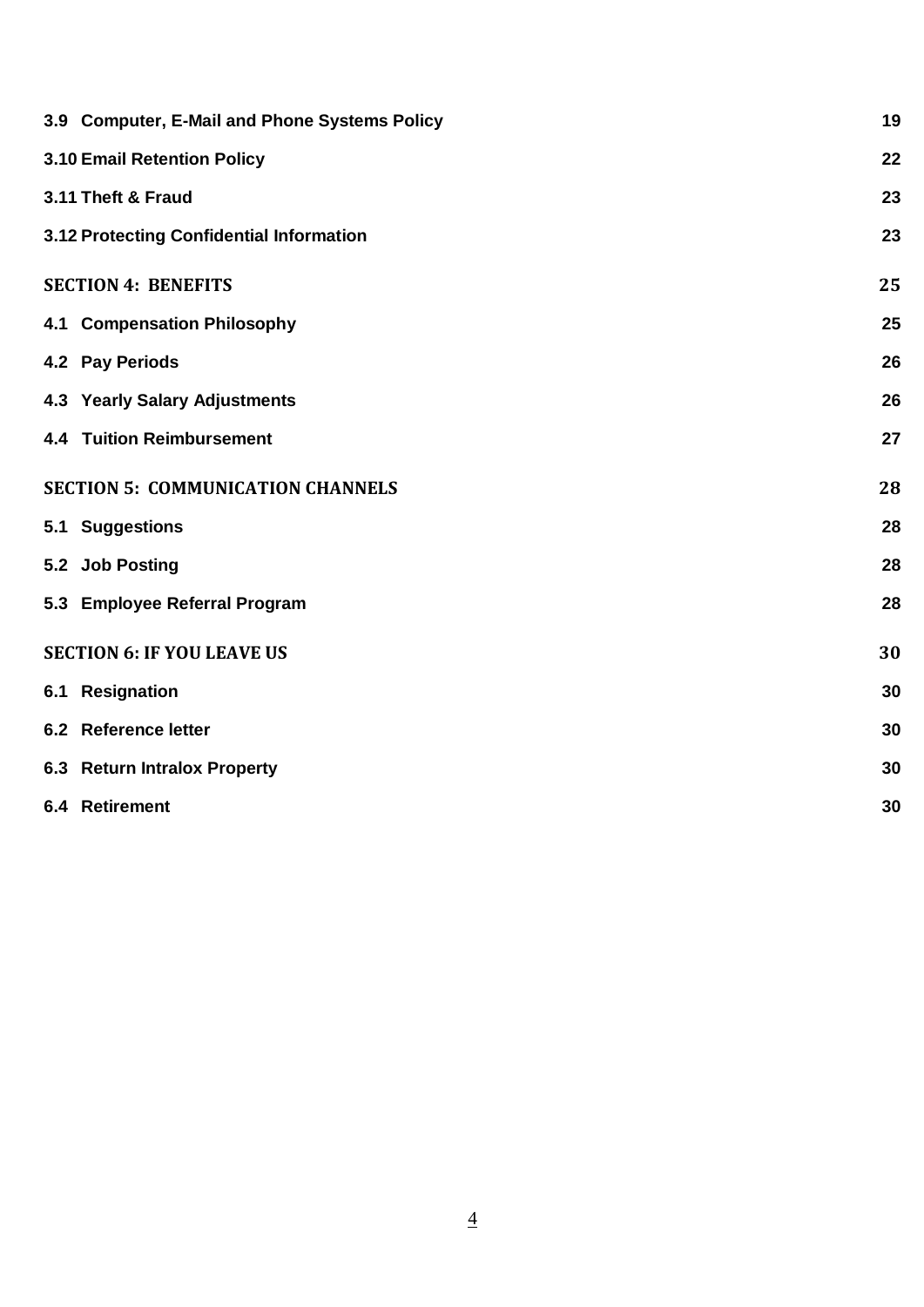# <span id="page-4-0"></span>**Section 1: INTRODUCTION**

### <span id="page-4-1"></span>**1.1 About this handbook**

We hope you will find this Handbook to be a convenient quide to the various quidelines, policies and programs offered by the Company to meet your needs, both on and off the job. We urge you to familiarize yourself with its entire contents.

We do ask that you remember that this Handbook is only a summary of our policies and guidelines and that this handbook is part of and an addition to your employment contract and local legislation as per Government decree. *We have tried to make sure the information in this handbook is as accurate as possible, if there is an inconsistency between the content in this handbook and legal guidelines as per local legislation, the legal guidelines as per local legislation will prevail.*

The guidelines outlined in this Handbook supersede any policies published previously by Intralox LLC Europe. Intralox reserves all rights to change these policies and programs in due to change in national legislation. These changes can be subject to change without notice.

Additional information concerning specific programs is available through your Supervisor or the Human Resources Department.

For convenience, we are using the pronoun "he" editorially in many instances throughout the Handbook to refer to both male and female genders. The term "regular" employee refers to a full-time employee who has completed his probationary period.

#### <span id="page-4-2"></span>**1.2 Corporate Profile**

Intralox L.L.C. Europe is a branch of Intralox L.L.C. which is a subsidiary of the Laitram, L.L.C.

[Laitram, L.L.C. i](http://www.laitram.com/)s a closely held, family owned business, originally organized in 1949. The Company, through its four wholly owned subsidiaries, operates worldwide offering unique and patented products to a wide range of industrial customers.

LAITRAM MACHINERY, INC. – has manufactured shrimp processing equipment since 1949, the year J.M. Lapeyre introduced his patented shrimp-peeling machine to the Gulf Coast canning industry. Today, Laitram Machinery offers a wide range of equipment for peeling, grading, deveining and cooking shrimp and other types of seafood. These products have been sold or leased in more than 35 countries around the world. Laitram is widely recognized as the world leader in automatic shrimp processing technology, the result of years of innovation, high product quality and reliable service.

[INTRALOX, L.L.C. –](http://www.intralox.com/) Intralox LLC is a is a global provider of conveying solutions, offering direct service in more than 40 countries. The company was founded in 1973 to manufacture and sell conveyor solutions originally developed to solve the rust and drive problems existing with the wire and rubber belting used on the shrimp processing equipment. The Intralox modular design permits the manufacture of belts of any width and length which are lightweight, high strength, non-corrosive, positively tracked, long wearing, easily cleaned and chemically resistant. Currently, we specialize in 3 innovative technology platforms: Modular Plastic Conveyor Belting, ThermoDrive belting, and Activated Roller Belt™ (ARB™) equipment. With the strongest guarantees for belt performance and on-time shipping and significant expertise in the industries we serve, Intralox has become a world leader by consistently delivering where it matters most: Service, Technology, Accountability, and Results. The Company's European headquarters is located in Amsterdam, The Netherlands, with assembly operations in the Netherlands, the United Kingdom, Australia, Brazil, China, India and Japan.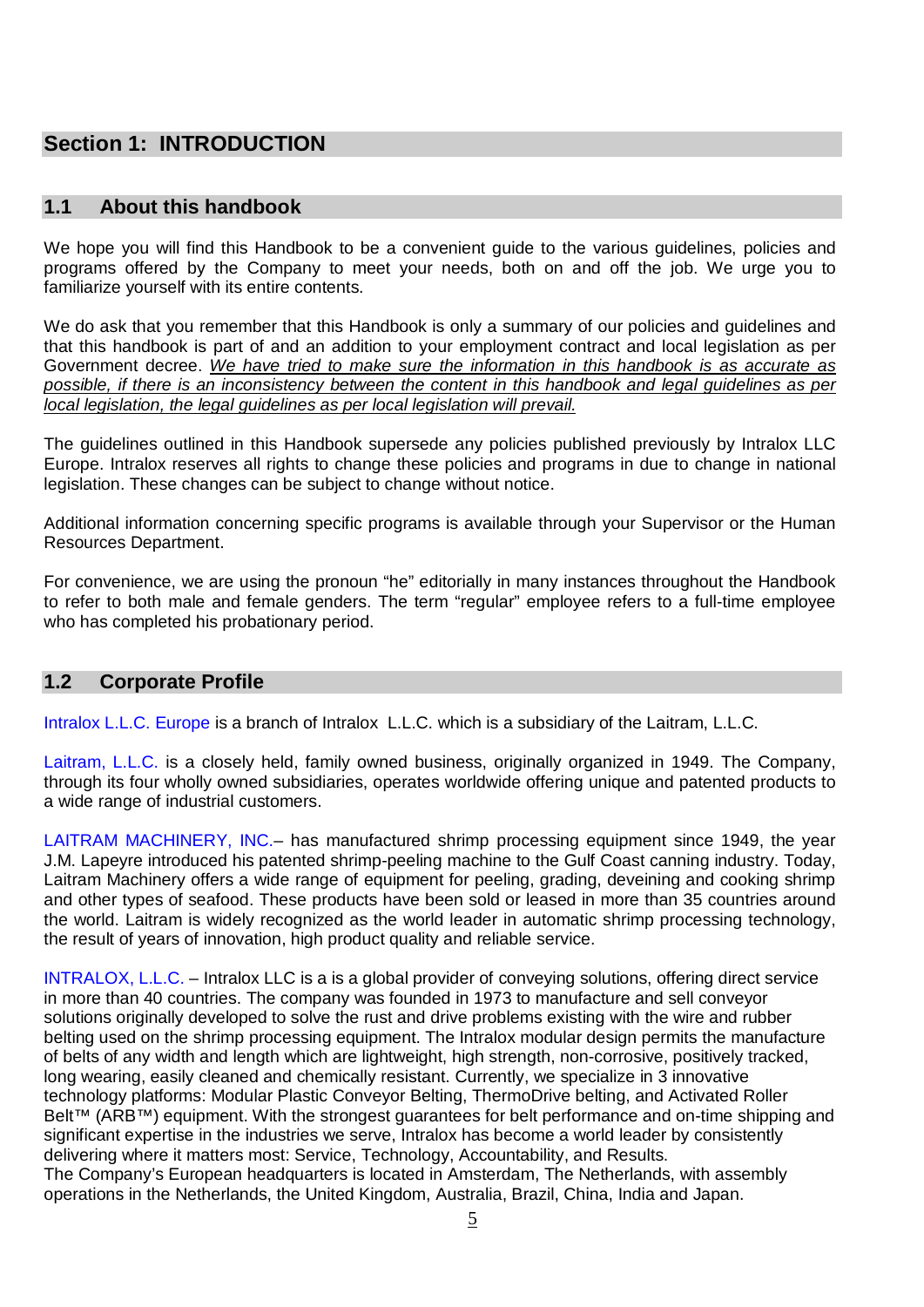[LAPEYRE STAIR–](http://www.lapeyrestair.com/) Lapeyre Stair, organized in 1981, manufactures and sells alternating tread spacesaving stairs as well as assorted platforms and mobile stairs. The patented design makes the Lapeyre® stair perfect for mezzanines, catwalks, conveyor crossovers, cranes, drilling rigs, pits, tanks, machinery access and many other applications.

[LAITRAM MACHINE SHOP,](http://www.laitrammachineshop.com/) L.L.C. - Laitram Machine Shop, incorporated in 1999, supports new product development and produces cost effective components for the Laitram divisions and select outside customers.

COMMERCIAL FOOD SANITATION, L.L.C. **-** Since 2012, Commercial Food Sanitation and Intralox have worked together to provide unparalleled sanitation and food safety expertise with state-oftheart conveyance technologies to help plant owners and operators design the safest food processing environments possible. Commercial Food Sanitation addresses food safety and sanitation challenges through strategic consulting, training and education.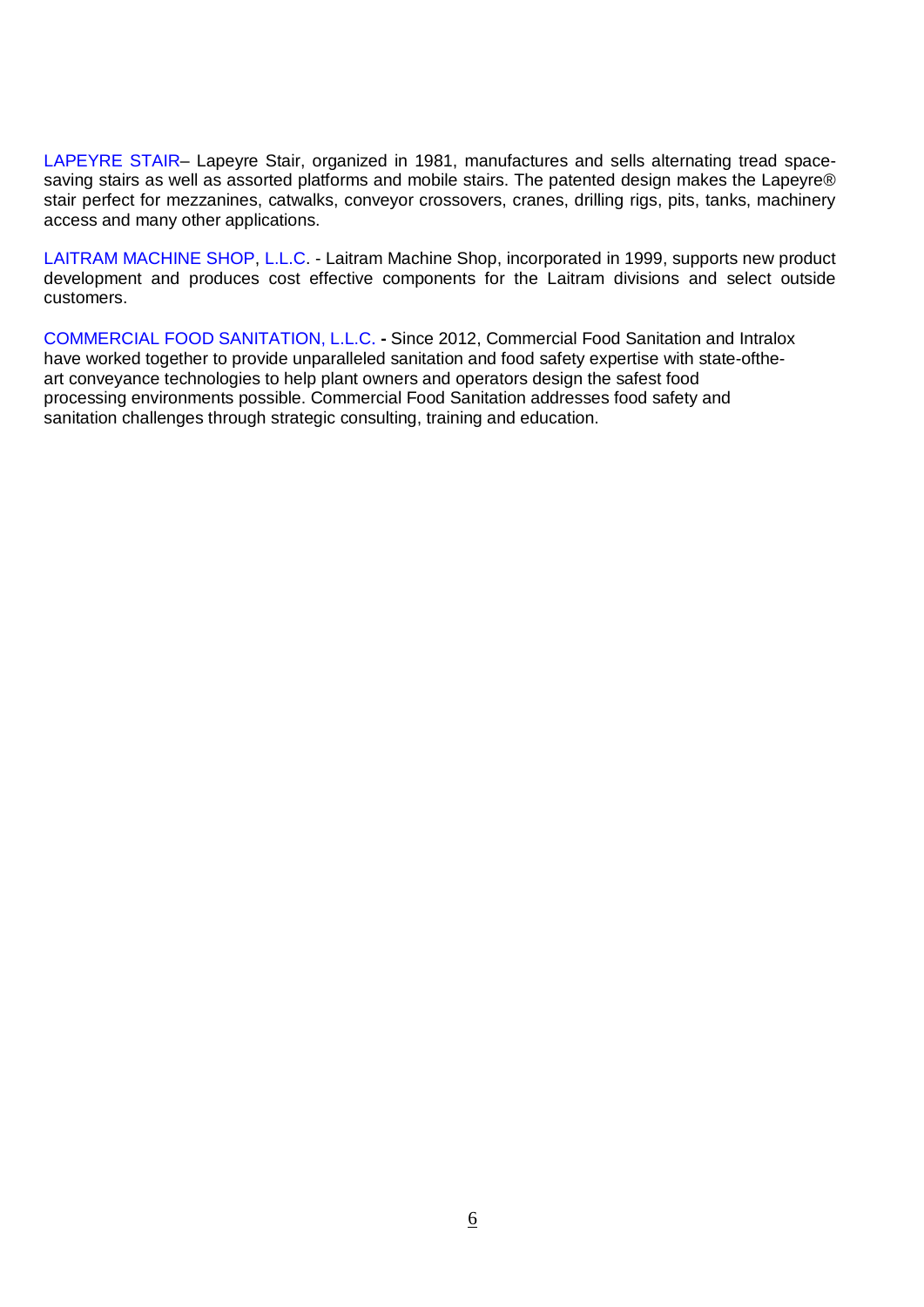# <span id="page-6-0"></span>**MISSION STATEMENT**

# **OUR MISSION**

To be the world leader in modular plastic conveyor belt products and related services and solutions.

To create significant economic value for our customers by optimizing their conveying systems.

# **OUR COMMITMENT**

- Improve customer efficiencies. 1.
	- Listen objectively. Think creatively. Deliver results.
	- Develop mutually beneficial customer partnerships based on shared values and common objectives.
- 2. Minimize customer downtime.
	- Provide extraordinary customer service: superior quality, technical expertise and industry specialization.
	- Deliver reliable, on-time and zero-defect products and services.
	- Offer industry-leading guarantees.
- 3. Rigorously implement our culture of continuous improvement.
	- Invest in self-managed people who apply the values of our business philosophy.
	- Introduce innovative products and services which anticipate customer needs.
	- Review our internal processes to continuously improve productivity and eliminate waste.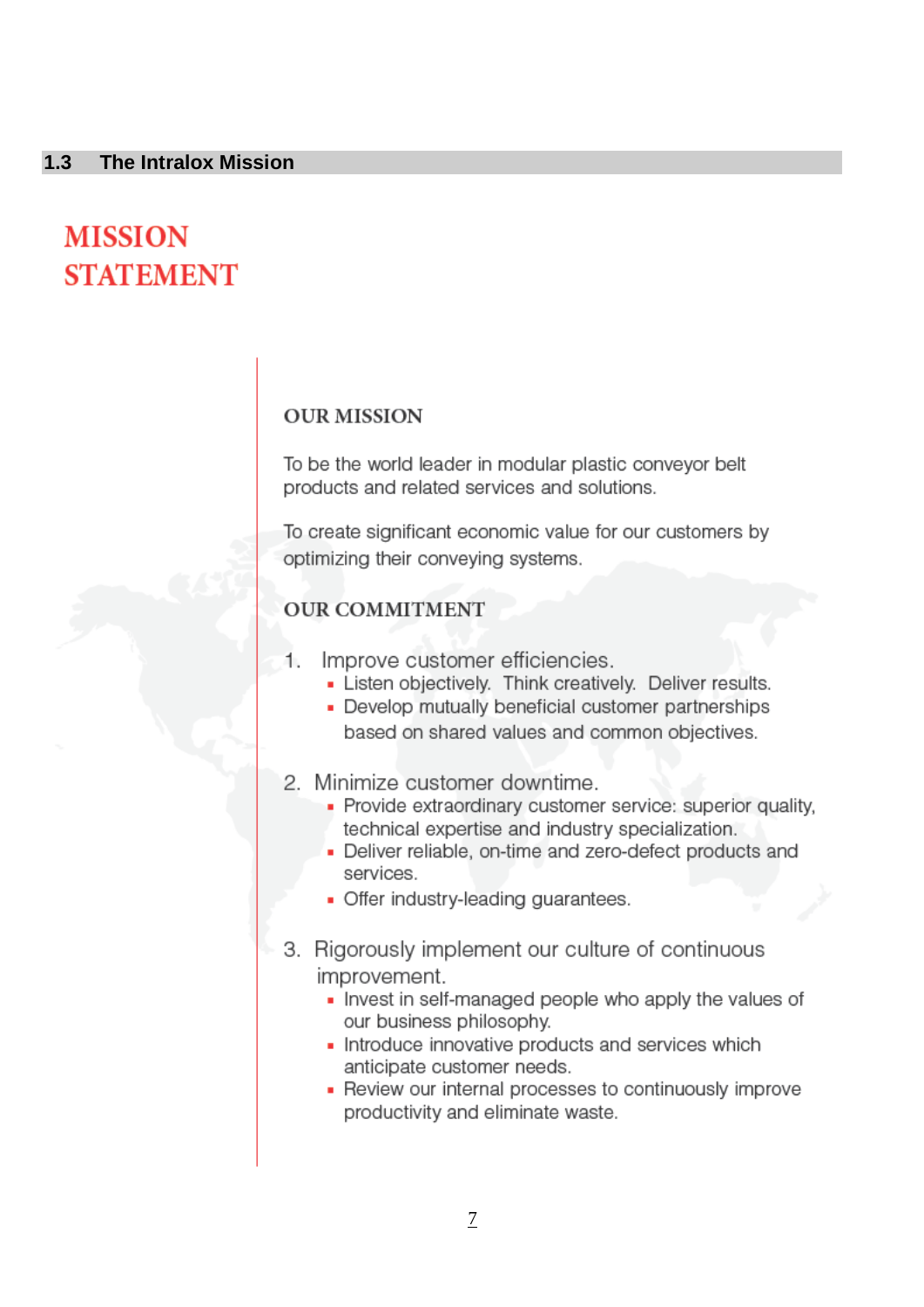# <span id="page-7-0"></span>**BUSINESS PHILOSOPHY**

In order to serve our individual interests, the shareholders and employees agree to combine our resources to make them more productive than they would be apart. This philosophy is consistent with our individual values. We agree to practice these principles for our mutual benefit.

#### **CUSTOMERS/PROFITS**

We agree to provide our customers the most competitive values while generating the profits needed to continuously improve our products and services.

#### **PRODUCTIVITY**

We agree to continuously improve Company productivity. Productivity is defined as increasing value to our customers or reducing Company costs. Productivity is a result of ideas, teamwork and effort.

| <b>I</b> deas   | We agree to listen to each other's ideas. Our business<br>can continuously be improved with better ideas. Ideas<br>can come only from people.                                                                                                                  |
|-----------------|----------------------------------------------------------------------------------------------------------------------------------------------------------------------------------------------------------------------------------------------------------------|
| <b>Teamwork</b> | We agree to work as a team. We benefit from each<br>other's success. We will treat customers, suppliers and<br>each other as we expect to be treated: with respect,<br>honesty and fairness.                                                                   |
| Effort          | We agree to serve as positive examples for each other.<br>We will take pride in and show enthusiasm for our work.<br>We will strive to have fun at work. When necessary, we<br>will make short-term personal sacrifices to benefit our<br>long-term interests. |

#### CREDIBILITY/SELF-MANAGEMENT

We agree to be responsible for our own credibility. Our maximum productivity can be achieved only through self-managed people. We will each be self-managed. Self-managed people are our greatest resource.

#### **COMPENSATION**

We agree to be compensated based on individual and Company performance. We will not ask for more, or be asked to accept less, than we have earned. Each of us will share in the benefits created by our efforts, but only in accordance with the value of our individual contributions.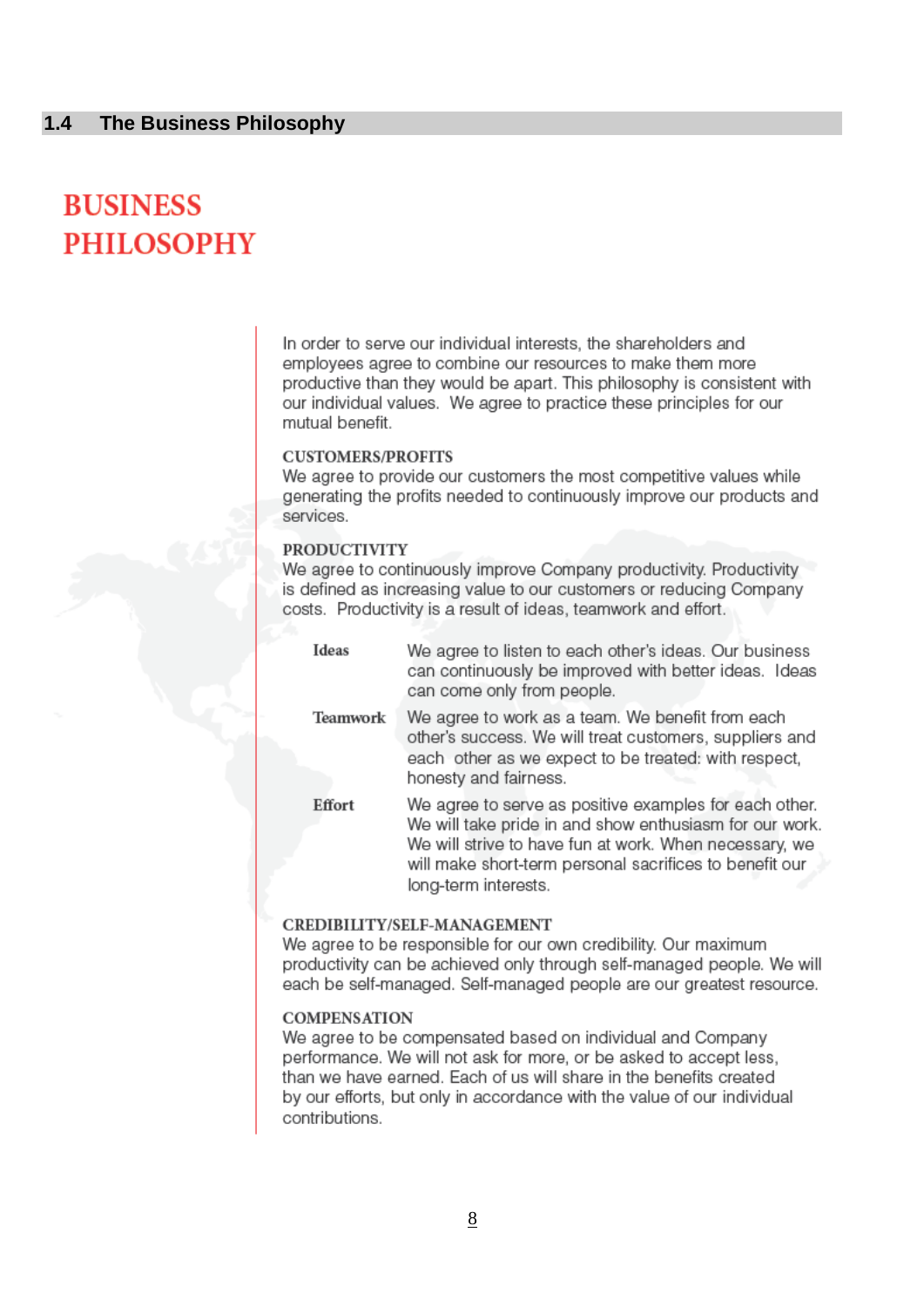# <span id="page-8-0"></span>**1.5 The Laitram Continuous Improvement Program (LCI) Timeline**

# **LAITRAM CONTINUOUS IMPROVEMENT**

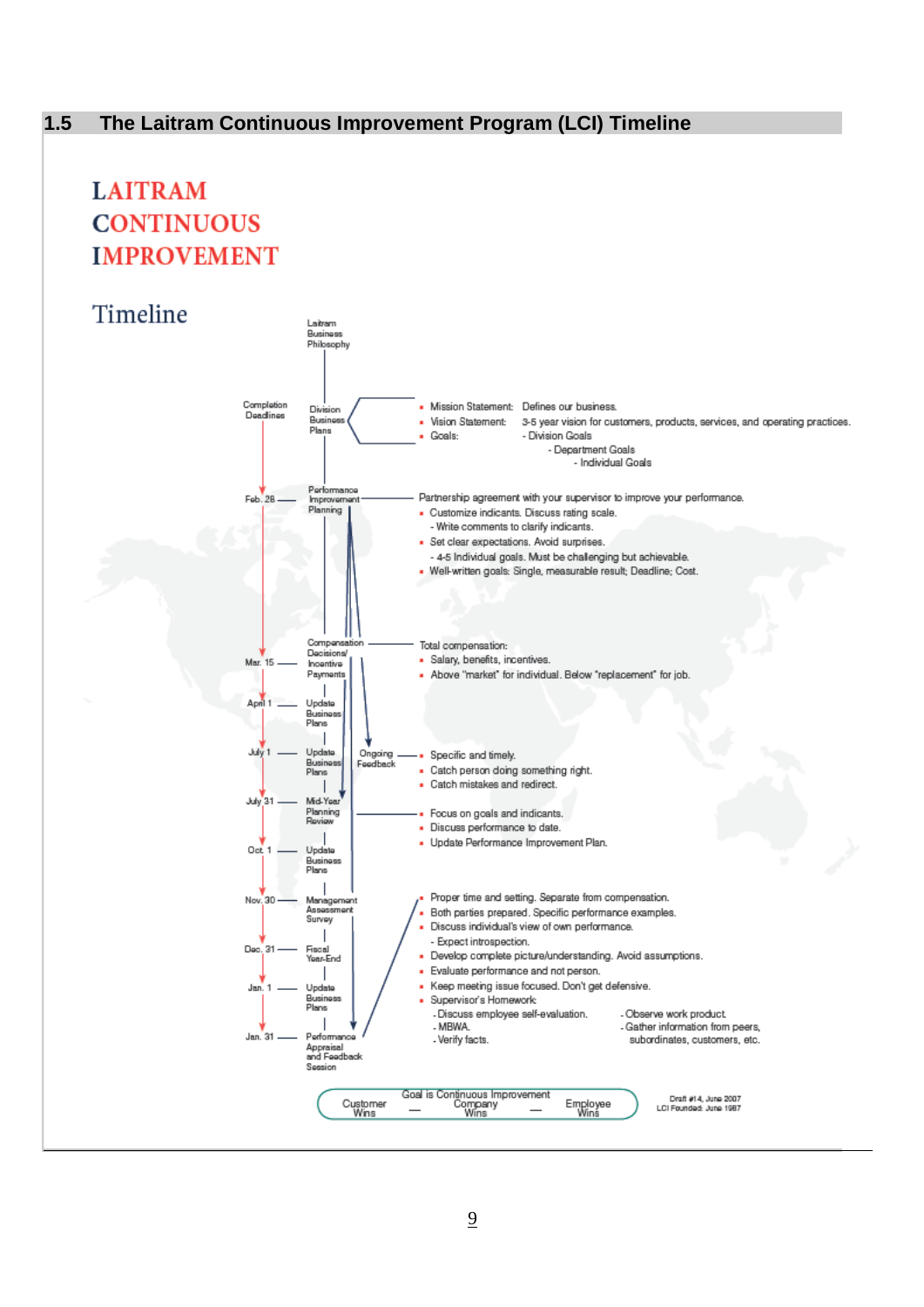# <span id="page-9-0"></span>**Section 2: BEGINNING YOUR EMPLOYMENT**

## <span id="page-9-1"></span>**2.1 Equal Employment Opportunity**

Intralox L.L.C. and the Laitram Company follow an established policy of non-discrimination in matters relating to hiring and the treatment of its employees.

The policy of Intralox and the Laitram Corporation is to provide equal employment opportunities without regard to race, creed, color, age, sex, national origin or religion. This policy will be pursued in hiring, placement, promotion, and other status changes, and in all other matters concerning treatment of our employees.

To maintain a sound competitive position for Intralox and to ensure the security of the jobs of all employees, each job will be staffed by an individual who is competent and whose experience and employment record demonstrates that the individual is qualified for the job. This is consistent with the Laitram Business Philosophy. Intralox will treat all employees fairly and will provide them the opportunity to progress within the organization to the full extent of the capacity of the employee and the capacity of the Intralox Corporation.

As an Intralox employee you are expected to conduct yourself in a manner consistent with the policy and Laitram Business Philosophy. Any job applicant or employee may appeal directly to the Human Resources Manager for review and correction of any action, which does not conform to these principles.

#### <span id="page-9-2"></span>**2.2 Performance Improvement Planning**

Three times a year you will meet with your Supervisor to discuss your performance, goals, and ideas for improving your job (i.e. Personal Planning session, Mid Year Review and Year end Review). You and your Supervisor will complete and use a Performance Improvement Plan to be sure that you both understand and agree upon the expectations for your performance each year. The plan serves as a communication tool between you and your Supervisor so that there are "no surprises" when it comes to your performance evaluation.

We encourage you to contribute to these meetings by being introspective, open and honest, and by understanding how important they are to us in promoting our corporate philosophy.

#### <span id="page-9-3"></span>**2.3 Personnel Records**

Intralox is required to ask for and verify personal information, copy of passport, work permit, etc. It will be necessary for all potential employees to complete verification requirements prior to working with our company.

#### **By law you are obliged to have a form of identification with you every day.**

It is also essential that you keep your personnel records up to date to enable the Company to reach you or a family member in case of an emergency, properly maintain your insurance and health benefits, and accurately compute your payroll deductions. HR will account for privacy rules as applicable per legislation.

Promptly notify Human Resources Department of any change in your:

- A. Name<br>B. Addres
- Address or telephone number(s)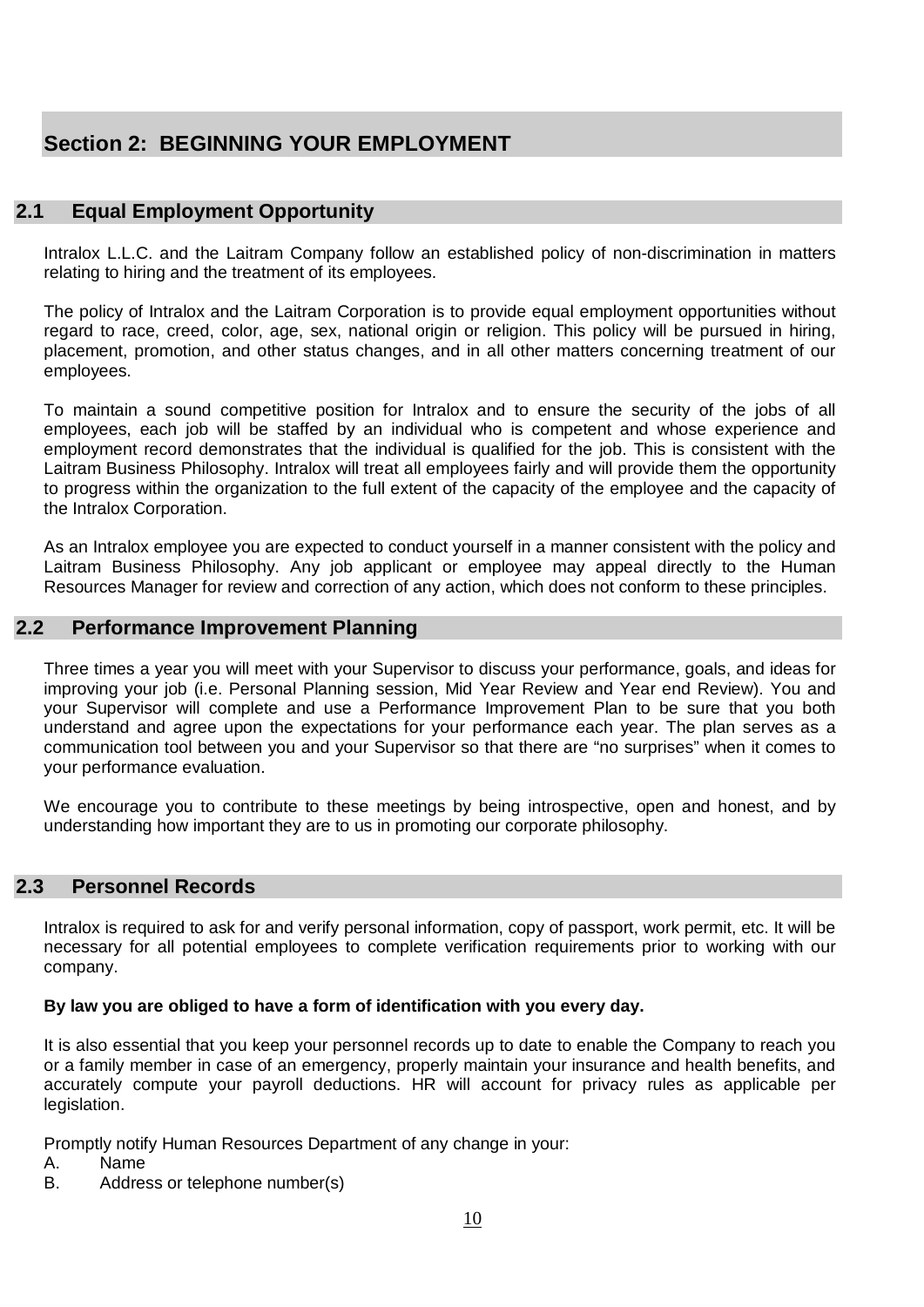- C. Marital status, i.e. Marriage, Official "Samenlevingscontract", Divorce
- D. Beneficiary or dependents listed on your insurance policies<br>E. Person to notify in case of accident or emergency
- Person to notify in case of accident or emergency

If there are changes iin your personal situation you have to inform Human Resources by submitting a "Personal Information Change Form" through Intralox sharepoint. [http://corporate-portal/sites/HR-](http://corporate-portal/sites/HR-Online/Lists/Address%20Change/NewForm.aspx)[Online/Lists/Address%20Change/NewForm.aspx](http://corporate-portal/sites/HR-Online/Lists/Address%20Change/NewForm.aspx)

For own safety reasons, it is advisable to inform the Human Resources Department if you have significant medical problems (for example if you are diabetic or epileptic patient).

In addition, you should notify the Human Resources Department upon the completion of education or training courses so that you may receive proper consideration should promotion opportunities arise.

### <span id="page-10-0"></span>**2.4 Rights to see own personal records**

Each employee has the right to see his/her personal records. Upon request - the employee can see his/her personal records in the presence of the Human Resources Manager. **Local legislation will prevail.**

#### <span id="page-10-1"></span>**2.5 Working hours and flex time**

Working hours within the different Intralox LLC departments:

| Reception                   | $08:30 - 16:00$                    |
|-----------------------------|------------------------------------|
| <b>ITS</b>                  | $08:00 - 18:00$                    |
| Assembly/Warehouse/Shipping | $07:00 - 15:30$ or $08:00 - 16:30$ |
| Customer Service in general | $08:00 - 18:00$                    |
| <b>All Others</b>           | $08:30 - 17:00$                    |

Department managers are allowed to adjust working hours and go to flextime within limits (Starting between 07.30 - 09.30) but only if the specific job function and the department's structure allow so.

Full time Intralox' contracted hours are 40 per week. Local legislation prevails.

#### <span id="page-10-2"></span>**2.6 Punctuality**

If you know you will be late reporting for work, call your Supervisor as soon as possible (no text messages). An estimated time of arrival should be given at the time of notification. Repeated tardiness will result in disciplinary action and a lack of improvement thereafter may result in discharge.

#### <span id="page-10-3"></span>**2.7 Health and Safety Policy**

The policy of the company is to conduct all phases of the business in safe manner for the protection of the employees, other workers, and the general public. No job, large or small, is so urgent that is to be conducted in an unsafe manner**.** 

The Company recognizes the importance of safety and health. We manage our operations to prevent injury to employees, the residents of our community, and all visitors to our facilities. To that end, we have developed a safety and health program that strives to provide a place of employment free from recognized hazards that are likely to cause physical harm. Safety and health are responsibilities that must be shared equally and without exception by each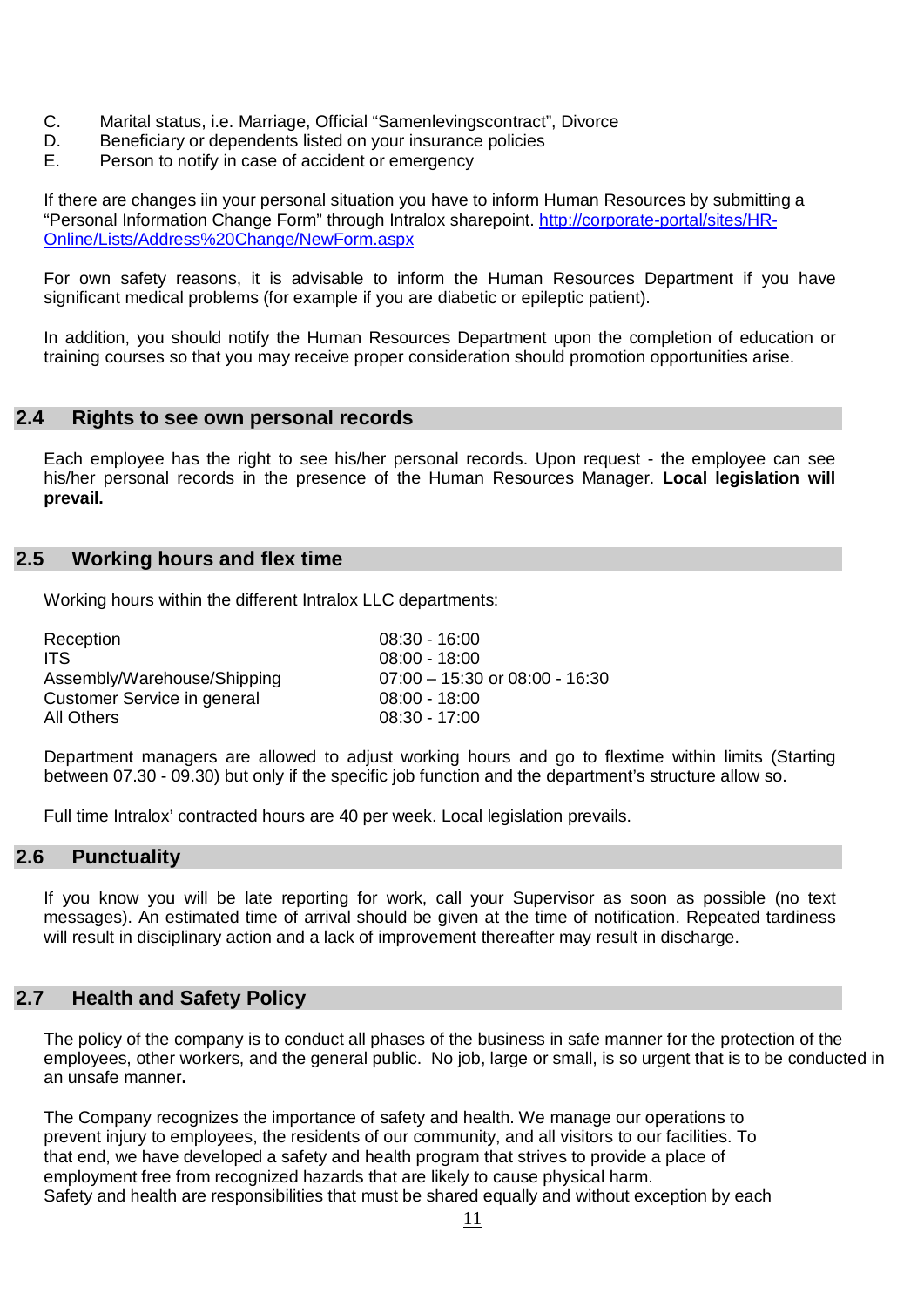individual within the Company. All employees are expected to participate in the safety and health program and to conduct their daily tasks in a manner consistent with its objectives and regulations. Copies of the safety and health program and the employee safety and health handbook can be found on the Safety SharePoint site under Europe Division. The handbook is also provided to new employees during their orientation.

#### *WORKPLACE VIOLENCE*

Intralox does not tolerate acts of workplace violence committed by or against employees, customers, vendors, contractors, and other visitors. Prohibited conduct includes, but is not limited to, the following:

- Injuring or threatening to injure another person physically.
- Damaging or threatening to damage another's property.
- Any other violent, threatening, harassing, intimidating or disruptive behavior.

All individuals who violate this policy will be subject to discipline, criminal penalties or both. Talking or joking about violence will not be tolerated and will constitute a violation of this policy. You are required to report to the Human Resources Manager any behavior which violates this policy and which compromises Intralox's ability to maintain a safe work environment. **Please refer to separate policy**

#### <span id="page-11-0"></span>**2.8 Sexual Harassment**

It is the policy of Intralox to provide our employees with a positive, cooperative, non coercive work environment, free of discrimination. This policy recognizes that harassment of any kind directed at an employee, including harassment of a sexual nature is improper and will not be tolerated as in line with LOCAL LEGILSATION on unwanted sexual intimates.

All Intralox employees are responsible for helping to assure that we avoid harassment. If, as an employee of our Company, you have been subjected to any type of harassment, it is your responsibility to notify someone who can address the issue. It can be your Supervisor, the General Manager, Jay Lapeyre, or anyone in Human Resources.

Intralox' policy is to investigate all such complaints thoroughly and promptly. To the fullest extent practicable, the Company will keep complaints confidential. If an investigation confirms that harassment has occurred, Intralox will take appropriate corrective action, up to and including termination.

We view any type of sexual relationship between you and your supervisor, or anyone in your chain of command, to be a clear violation of our business philosophy. Both parties involved in the relationship are violating our philosophy with respect to credibility, fairness, and example setting. If a relationship of this type becomes an issue, you should immediately contact your Human Resources Manager or your General Manager to review the possible alternatives such as transfers or restructuring of the reporting relationship.

#### <span id="page-11-1"></span>**2.9 Company Counsellor or Confidant**

The Company has appointed the HR Manager as the COMPANY CONFIDANT.

If there is anything at all that an employee would like to confide concerning a very confidential/personal matter that he/she cannot discuss with his/her supervisor the Confidant will be available.

Please also consider the Employee Assistance Program (EAP) which is available to all employees and their spouse and children free of charge. Information can be found on the company intranet page: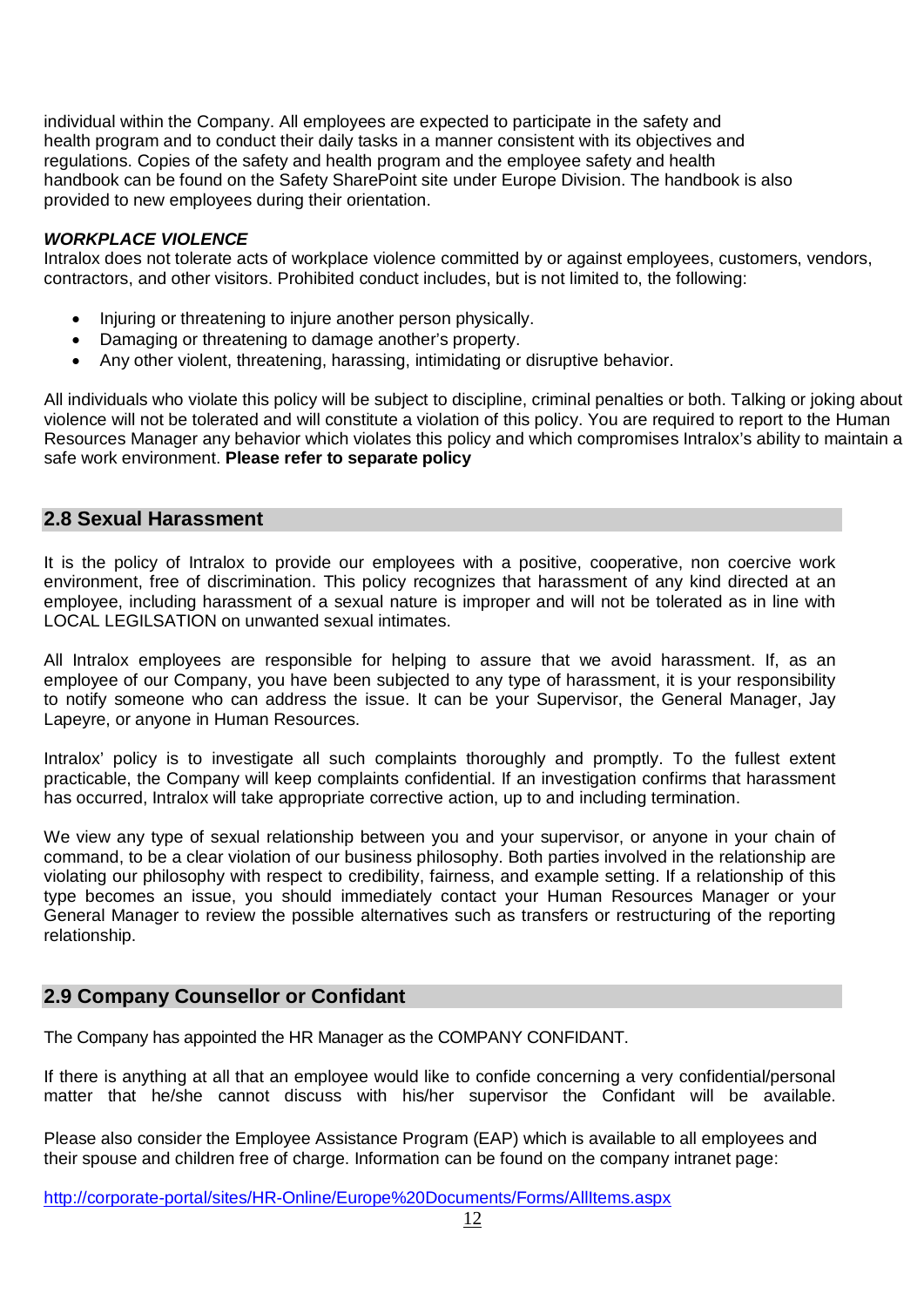# <span id="page-12-0"></span>**SECTION 3: Work Guidelines**

# <span id="page-12-1"></span>**3.1 Resolving Problems**

Although our Company strives for an atmosphere of cooperation and fair treatment, sometimes misunderstandings do occur. If this should happen to you, and you are unable to resolve the conflict yourself, we encourage you to follow the steps listed below.

- 1) Discuss the complaint with your immediate Supervisor. If the Supervisor is the basis of the complaint, begin at step 2.
- 2) If you are not satisfied with your Supervisor's answer, you may appeal to the next level of management (your Supervisor's superior). That Manager will meet with you and respond to your complaint.
- 3) If you are still not satisfied, you may appeal in writing to the next level of management.
- 4) The final appeal may be made in writing to Jay Lapeyre.

Throughout the process to resolve the problem, the Human Resources Manager is available to the employee and/or the Supervisor for help in interpreting policies or to help expedite a decision. His role is as an advisor only, and the ultimate decision is made by the Company management.

Intralox believes strongly in an open door policy and wants you to bring any ideas, complaints, or problem areas to our attention. However, we do insist that you follow the procedure outlined above in seeking to resolve any disagreements or misunderstandings. Using the steps outlined above to help resolve a problem will not be held against an employee in any way. All appeals will be handled in a confidential manner.

### <span id="page-12-2"></span>**3.2 Works Council/Ondernemingsraad (NL EMPLOYEES)**

The Intralox Ondernemingsraad (OR) has (7) elected members, all, at the time that they were elected, working more than (12) months for Intralox.

The Intralox Ondernemingsraad mission statement is to make Intralox the best company to work for.

The OR tries to achieve this by:

- $\&$  Promoting a continuous dialogue with and between all Intralox employees.
- $\mathcal{L}$  Taking into account, independently, both personnel and company interests.
- $\&$  Being proactive and by having open communication.
- $\&$  Looking for ways to improving the working conditions and creating a better environment.

The Intralox Ondernemingsraad has an important function within the Intralox LLC Organization; we are able to work on numerous matters with the management team. These matters can vary from safety and working conditions, to social policies and the general environment.

The Intralox Ondernemingsraad welcomes your ideas or suggestions for improvement within the Intralox organization. By way of communicating your comments, you can contact one of the OR members or by sending an email on ONDERNEMINGSRAAD\_ILOX\_NL

The O.R. also has an IDEA BOX which is situated in the canteen..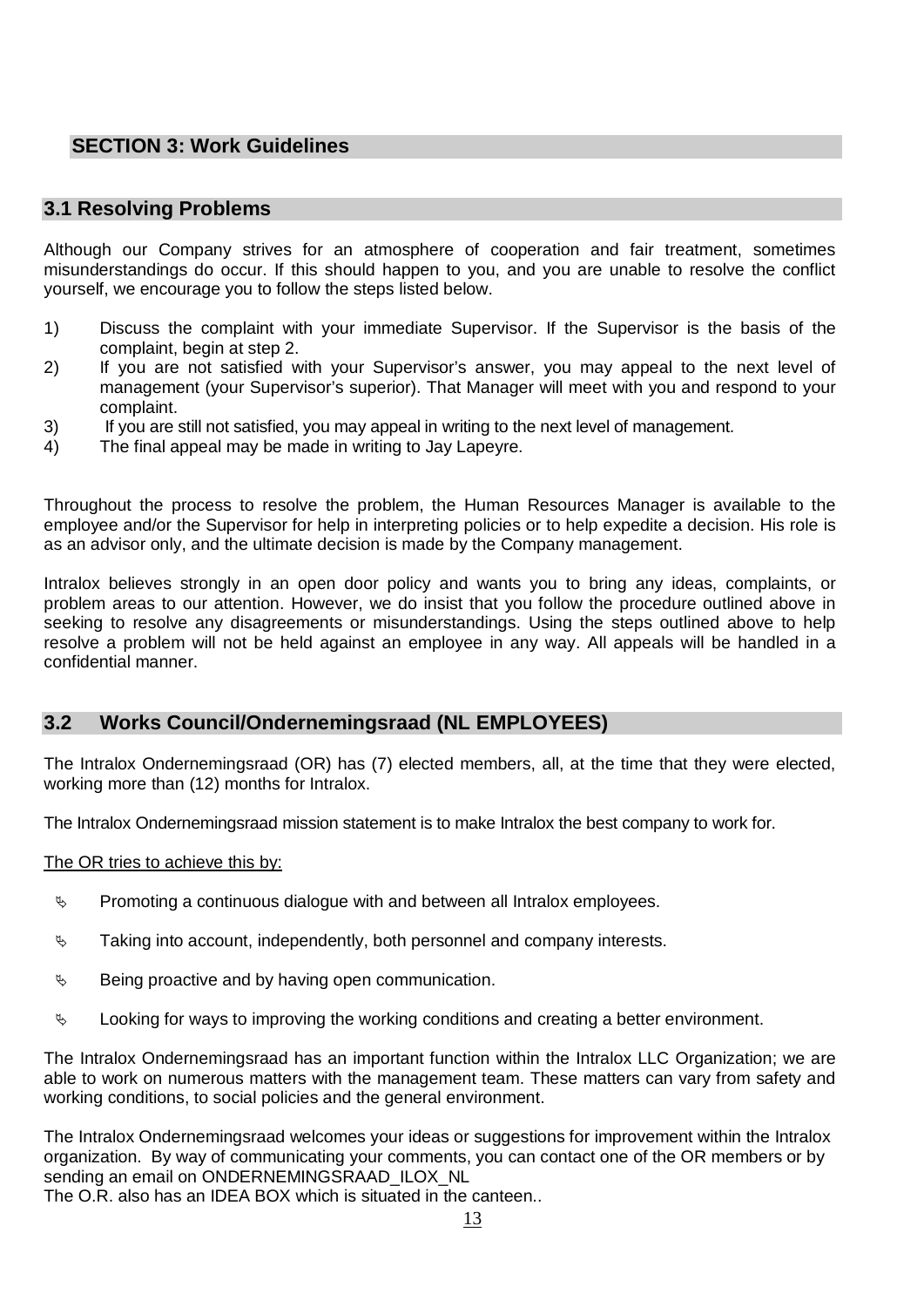# <span id="page-13-0"></span>**3.3 Smoking Policy**

Every employee will have the right to work in a smoke-free environment.

The amended tobacco legislation states that employers are obliged to take the necessary measures to ensure that employees are able to carry out their work without being affected by smoke from others.

A smoke free work-environment includes public areas such as canteens, hall-ways, toilets, etc.

Therefore smoking is prohibited throughout the Amsterdam facility; also in the garage or in front of the building and around the entrance. Smoking is only allowed in the designated smoking areas.

#### <span id="page-13-1"></span>**3.4 Drug and Alcohol Policy**

The welfare and success of Intralox L.L.C. Europe depends on the physical and psychological health of all employees. The abuse of drugs and alcohol poses a serious threat to both our Company and all employees. Commonly abused or improperly used drugs and substances include, among others, alcohol, pain killers, sedatives, stimulants and tranquilizers, as well as marijuana, cocaine, heroin and other illegal drugs.

It is the responsibility of both our Company and the employee to maintain a safe, healthy and productive working environment. For that purpose, we have adopted these policies:

- 1. The possession, use, or sale of unauthorized or illegal drugs, or the use and/or misuse of alcohol or any legal drugs on Company premises, while on Company business, or when driving a Company vehicle is prohibited and will constitute grounds for discipline, including termination.
- 2. Any employee under the influence of drugs or alcohol whose performance and behavior is altered or causes a danger to other employees as a consequence of drugs or alcohol use (while on Company premises, while on Company business, or when driving a Company vehicle) will be subject to discipline, including termination.
- 3. Employees are responsible for promptly reporting to his/her Supervisor any use of prescribed medication which may affect the employee's judgment, performance or behavior. The employee may be sent to the Arbo-doctor consult.
- 4. In the case that Intralox organizes events where alcohol is offered to Employees; these events will normally take place after working hours. Each Employee is responsible for his/her own consumption before driving home.
- 5. If an Employee is aware of an incident involving alcohol/drugs use, the Employee must report the incident to his/her own direct supervisor or to the Human Resources Department. In case of an accident due to use of alcohol/drugs, Intralox will report the incident directly to the Labor Inspection.

The Company will utilize such procedures as necessary to effectively enforce this policy. Consequences may include clinically accepted physical and behavioral tests. Those tests will be done through the appropriate channels. Refusing to cooperate with these procedures may be cause for disciplinary action, including termination. A positive drug screen or a refusal to submit to testing when requested may also have consequences for your employment.

Intralox L.L.C. Europe will help Employees with drug or alcohol problems who ask for help through the Arbo doctor.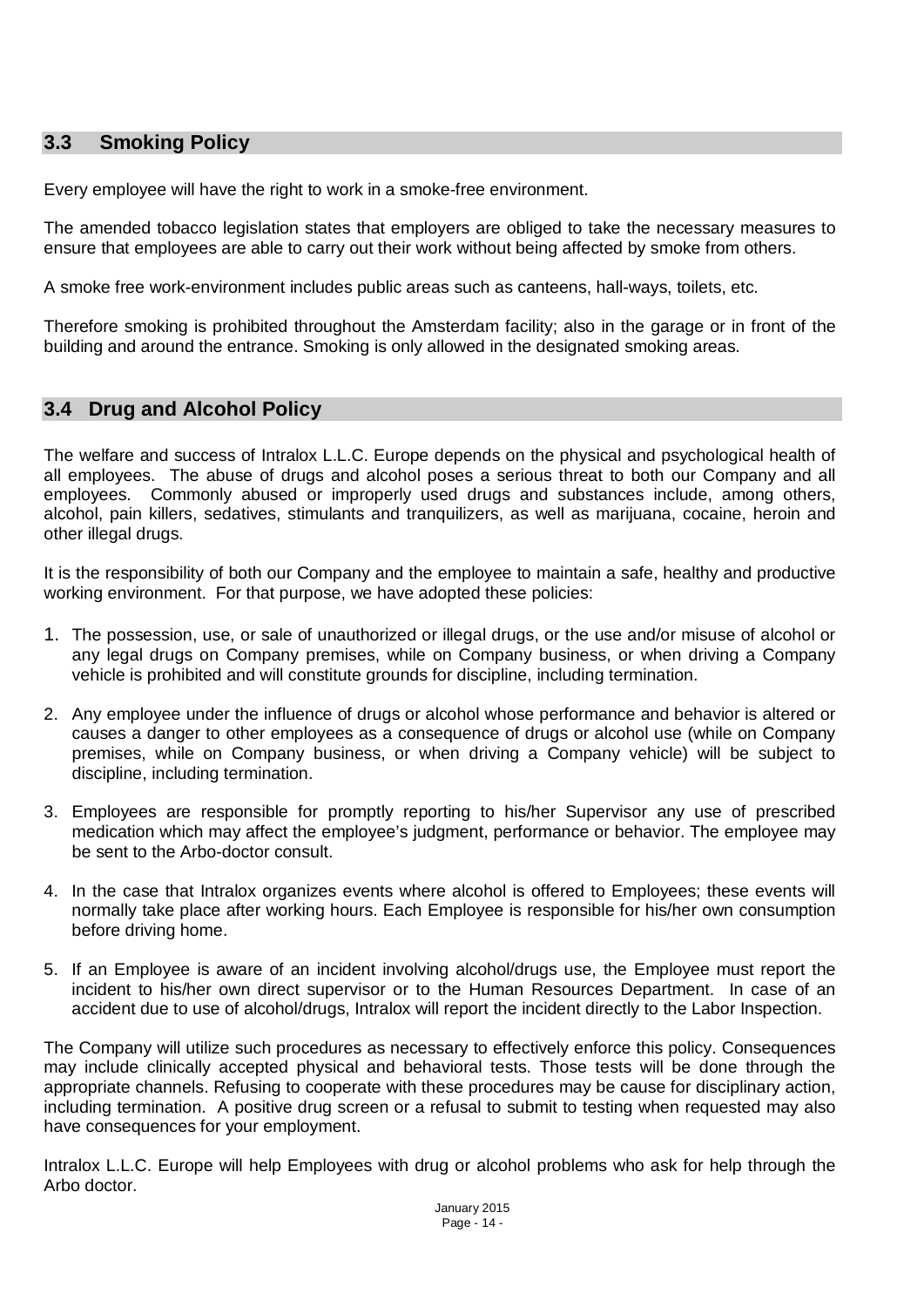No employee with alcohol or drug dependency will be disciplined or terminated due to a request for help in overcoming that dependency or as a result of involvement in a rehabilitation effort. If, however, an employee violates provisions of the Company Drug and Alcohol Policy, disciplinary action cannot be avoided by a request at that time for treatment or rehabilitation. It is each employee's responsibility to seek assistance before the problem affects judgment, performance or behavior.

#### **3.4.1 Post Accident Drug Tests**

In our continuing effort to provide a drug-free work environment, anyone injured in an accident, causing an accident, causing a serious "near miss", or causing damage to Company property, may be required to pass a drug/alcohol screen. Failure to pass this test or refusal to submit to testing may result in termination of employment and could jeopardize his/her ability to collect unemployment benefits. Local legislation prevails.

#### <span id="page-14-0"></span>**3.5 Disciplinary Procedure**

#### **Purpose and scope**

Intralox requires good standards of discipline from its employees, together with satisfactory standards of work. The present procedure is designed to help and encourage all employees to achieve and maintain standards of conduct, attendance and job performance. The company rules contained in the Employee Handbook and the present procedure apply to all employees. The aim is to ensure consistent and fair treatment for all in the organization. This procedure applies to all employees irrespective of their length of service, status or number of worked hours or geographical place of work in Europe.

Intralox reserves the right to change the terms of the present disciplinary procedure from time to time and to introduce a replacement procedure as may be required.

#### **Principles**

No disciplinary action will be taken against an employee until the case has been fully investigated. A thorough investigation as to the facts and happenings will be conducted.

Once the case investigated, a meeting will be held to inform the employee of the facts and/or behaviors alleged against him/her.

At every stage in the procedure the employee will be advised of the nature of the complaint against him or her and will be given the opportunity to state his or her case before any decision is made.

At every stage, the employee will have the right and choice to be accompanied by another employee.

No employee will be dismissed for a first breach of discipline except in the case of gross misconduct, where the penalty will be dismissal without notice or payment in lieu of notice.

At all stages of the disciplinary procedure, except in the case of gross misconduct justifying an immediate dismissal, the employee will have right of appeal.

#### **Nature of misconduct**

The disciplinary procedure applies to any misconduct or failure to meet standards of performance. Summary dismissal without notice will take place if an act of gross misconduct is committed.

The following is a non-exhaustive list of examples of offences that amount to Misconduct:

- unauthorized absence of work
- unacceptable pattern of absence
- non-compliance with the Company's notification illness procedure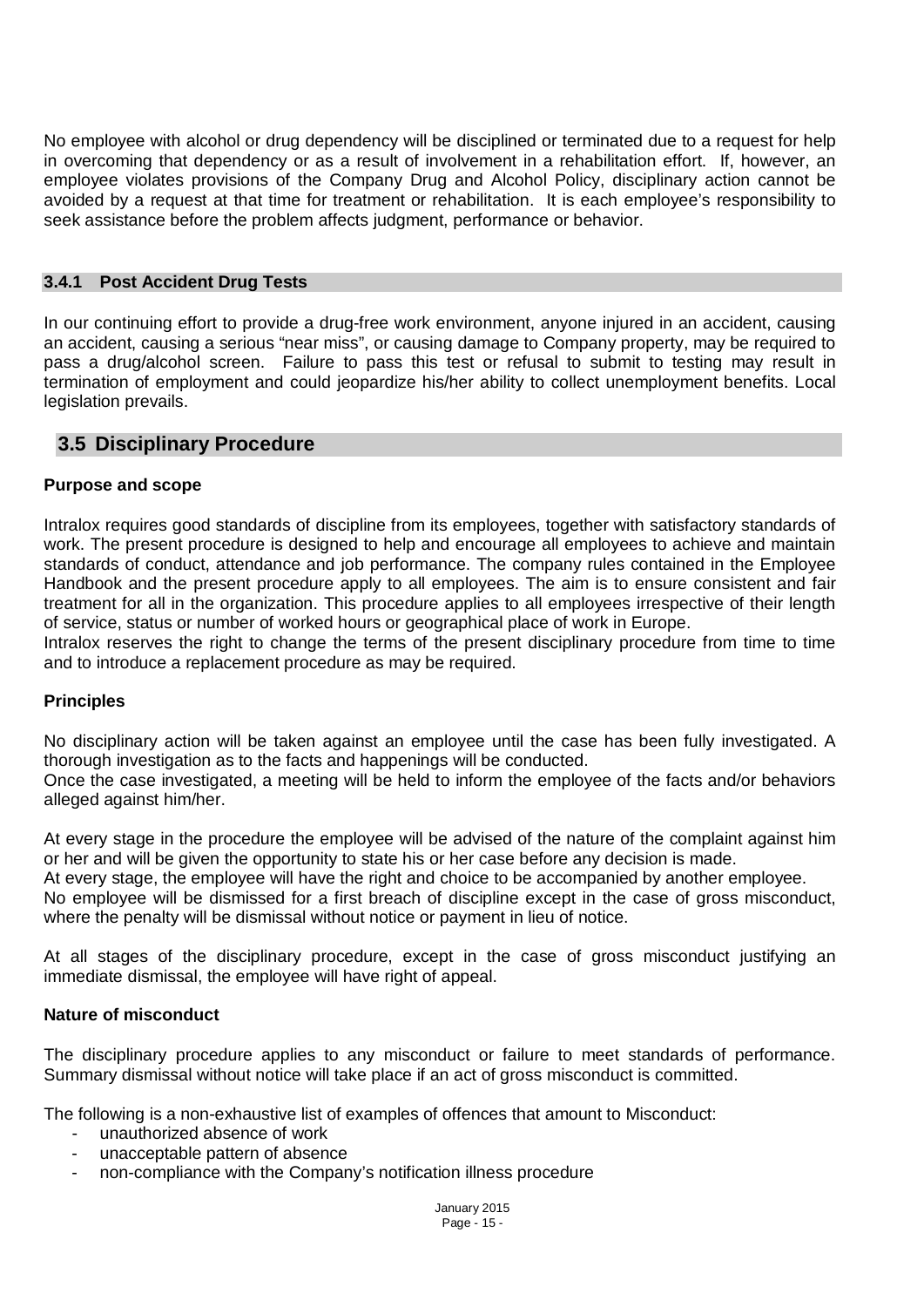- repeated lateness
- excessive use/misuse of the telephone, email or internet
- smoking in areas designated no smoking areas

The following is a non-exhaustive list of examples of offences that amount to Gross Misconduct:

- violation of the Company's business philosophy- dishonesty
- breach of health and safety rules that endangers the health and safety of others
- serious insubordination
- violent, abusive or intimidating behavior
- unauthorized use or disclosure of confidential information
- sexual, racial, or other harassment or discrimination
- attending work under the influence of alcohol or non-medically prescribed drugs
- conviction of any serious criminal offence while an employee of the Company
- theft

#### **The Procedure**

Stage 1: First Written Warning: unsatisfactory performance or misconduct

If performance does not meet acceptable standards or where there is unsatisfactory conduct, the employee may be issued a first written warning.

The Company will invite the employee to attend a meeting to discuss the matter before any disciplinary action is taken (with the exception of summary dismissal). The invite will set out the performance problem or alleged allegations, the improvement that is required, the timescale and any help that may be given.

After the meeting, the Company shall notify the employee of its decision and the employee shall be notified of the right to appeal against the disciplinary measure.

If the employee does wish to exercise the right to appeal, he or she must inform the Company in writing within 5 days.

The appeal meeting needs to take place before the dismissal or disciplinary action takes effect.

After the appeal meeting, the Company will inform the employee of its final decision.

This first warning will be kept for a period of 12 months after which time it will be disregarded for disciplinary purposes subject to achievement and sustainment of satisfactory conduct or performance.

Stage 2: Second Written Warning: unsatisfactory performance or misconduct

If the unsatisfactory performance or conduct continues, the employee may be given a second written warning and/or another disciplinary sanction.

The Company will invite the employee to attend a meeting to discuss the matter before any further disciplinary action is taken (with the exception of summary dismissal). The invite will set out the change in behavior/performance required and the timescale given to perform those improvements.

After the meeting, the Company shall notify the employee of its decision. Should a further warning be issued the letter will inform the employee that a final warning may be considered if there is no sustained satisfactory improvement or change.

The same appeal procedure as in stage 1 will be applied.

This second warning will be kept for a period of 12 months after which time it will be disregarded for disciplinary purposes subject to achievement and sustainment of satisfactory conduct or performance.

Stage 3: Final Written Warning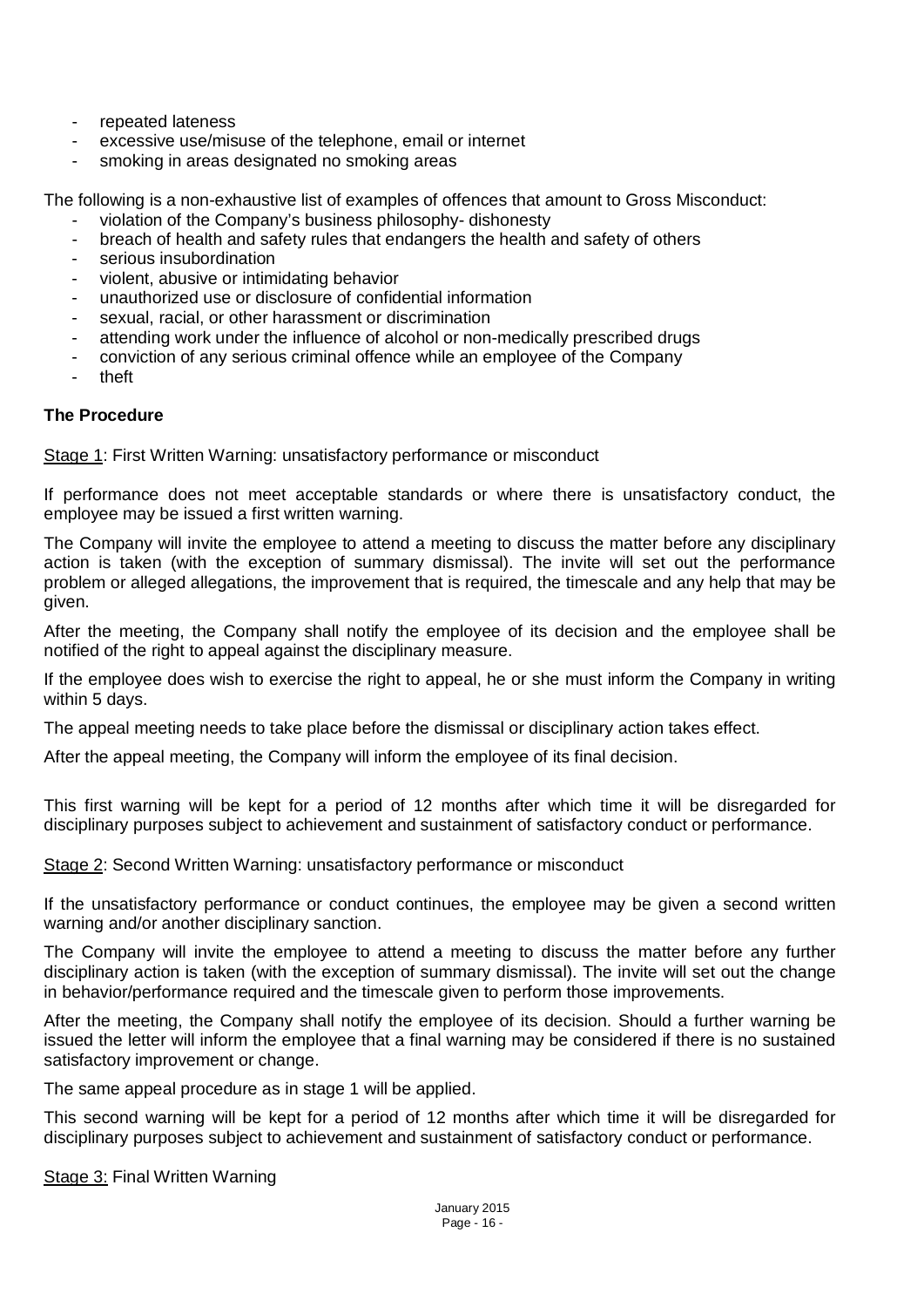If the offence is sufficiently serious, or there is a failure to improve during the currency of prior warnings for the same type of offence, a Final Written Warning and/or another disciplinary sanction may be issued to the employee.

The Company will invite the employee to attend a meeting to discuss the matter before any further disciplinary action is taken (with the exception of summary dismissal). The invite will set out the change in behavior/performance required and the timescale given to perform those improvements.

After the meeting, the Company shall notify the employee of its decision. It will also warn the employee that failure to improve may lead to action under stage 4 (dismissal or some other action short of dismissal), and will refer to the right of appeal.

The same appeal procedure as in stage 1 will be applied.

This second warning will be kept for a period of 12 months after which time it will be disregarded for disciplinary purposes subject to achievement and sustainment of satisfactory conduct or performance.

This will give details of the complaint, the improvement required and the timescale.

Stage 4: Dismissal or some other action short of dismissal

If the performance or behavior does not improve or if a gross misconduct is committed, the employee may be dismissed. In the case of gross misconduct, the employee will be summarily dismissed.

In exceptional circumstances, or if there are any genuine circumstances, alternative disciplinary action may be taken.

#### Suspension during an investigation

At any stage it may be necessary to suspend an employee pending an investigation. If an employee is suspended it is in order for the investigation to be carried out unimpeded and, in this situation is not a disciplinary sanction.

If the employee is suspended for the needs of the investigation for example, it will be on full pay and for no longer than five days.

#### Alternative disciplinary action

During any stage of the disciplinary procedure it may be deemed appropriate to issue an alternative disciplinary sanction to that of a written warning. Examples of alternative sanctions could include:

- A period of unpaid suspension
- Demotion or transfer
- Temporary removal of an incentive or pay element.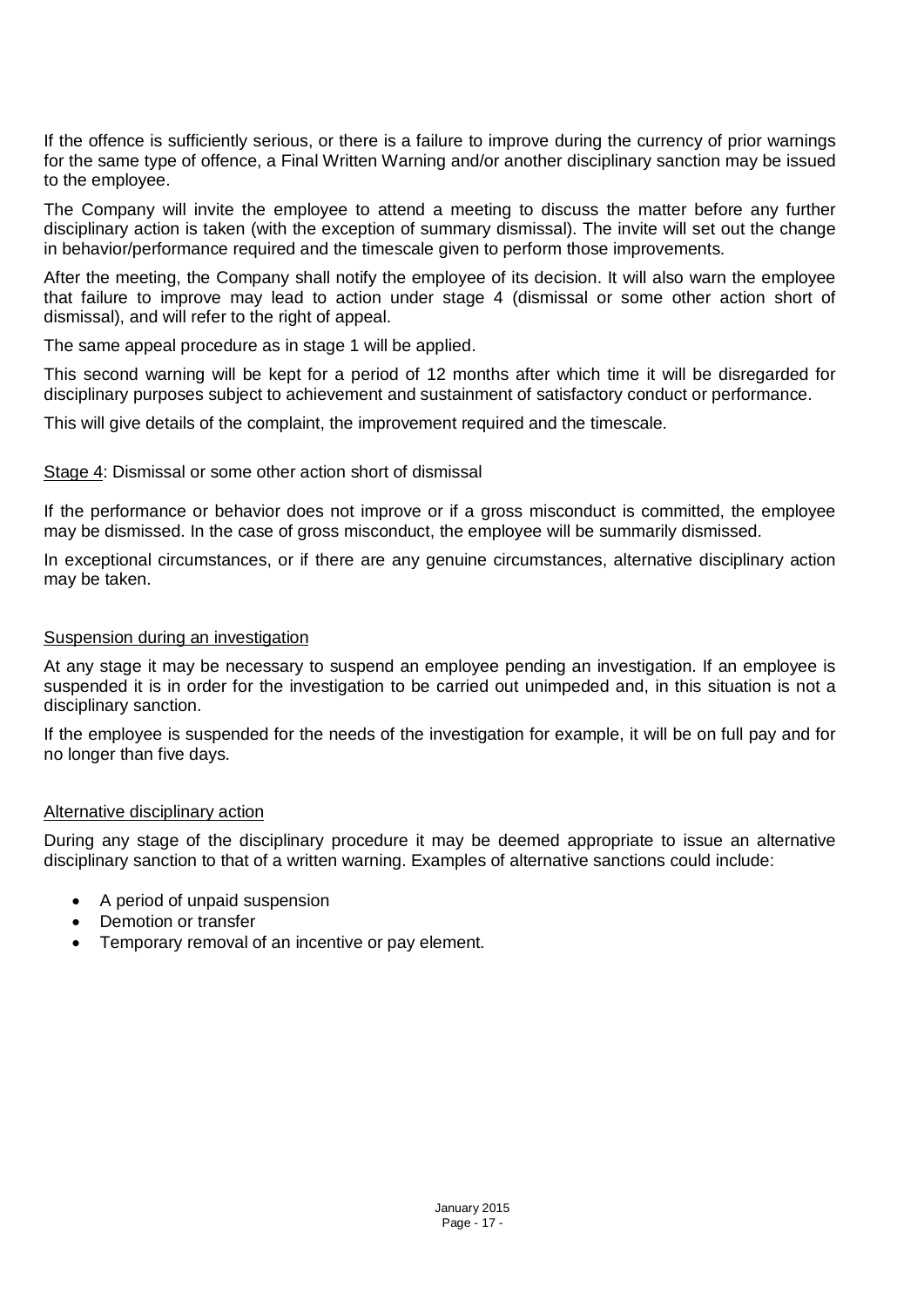#### <span id="page-17-0"></span>**3.6 Protecting Trade Secrets**

Intralox' success is in part the result of having developed special ways of designing, making and selling our products. Such special methods insure lower production costs while improving product quality and making our products more valuable to customers. By improving our competitive position, they help maintain, protect, and create jobs.

What we do in connection with designing, making, and selling our products that our competitors do not know is called "proprietary information". Public disclosure to even one competitor would damage our business and threaten our jobs. Intralox has developed the following policy to protect such information and guard against disclosure:

Never discuss engineering, manufacturing, sales or financial aspects of Intralox with anyone outside the company except when needed for legitimate company business. Also, use reasonable care in talking company business with fellow employees in any public place. Proprietary information can be unintentionally "leaked" in such situations.

Should you leave Intralox for any reason, the obligation not to disclose proprietary information continues. This is a legal obligation which Intralox views seriously, since the confidentiality of what we know about making our products is one of our most valuable assets.

All employees involved in the design or sale of any of our products, or having access to any proprietary information, will be required to sign an "Employee Patent and Confidential Information Agreement" as a condition of employment.

#### <span id="page-17-1"></span>**3.7 Solicitation**

To prevent employees from being harassed or pressured while on the job, Intralox has adopted the following policies:

Non-employees are not permitted to come on Intralox property for the purpose of soliciting our employees for any cause or distributing any written or printed literature or materials of any kind.

Employees may not solicit other employees for any cause while either the employee doing the soliciting or the employee being solicited is on working time. "Working time" does not include coffee breaks or meal breaks.

Employees may not distribute written or printed materials during working time or in working areas of Intralox, with the exclusion of job related matters, at any time. "Working areas" does not include employee lunchroom.

#### <span id="page-17-2"></span>*3.8* **Gift Policy**

To avoid the perception of a conflict or inappropriate influence in our business decisions, the Company has a policy against accepting gifts in any form from suppliers, customers, etc.

As a general rule, any gift valued in excess of € 25.00 should not be accepted, unless it is directly related to our business. Exceptions to this policy should only occur with the knowledge of the immediate supervisor or manager.

An employee receiving business gifts, services, or entertainment valued in excess of  $\epsilon$  25.00 must either: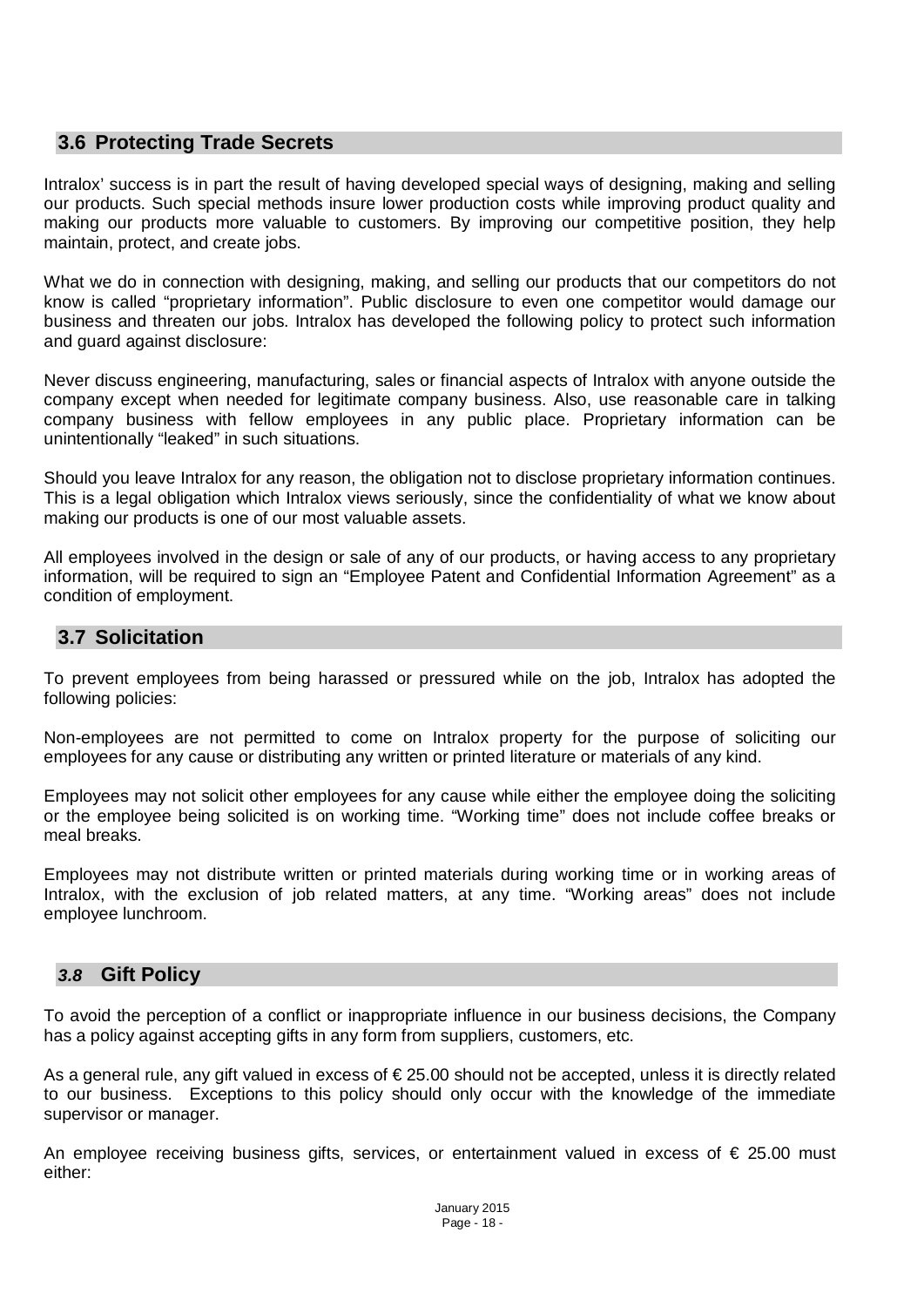- ♦ Return the gift or
- ♦ Not accept the invitation, or
- ♦ Notify the immediate supervisor or manager of the intention to accept the gift and give the reason for the exception.

This policy is not intended to cover all possible situations, but rather to serve as a guideline. Each person must use his or her judgment in handling smaller gifts and/or multiple gifts. If in doubt, consult with your Supervisor, Manager, or our Human Resources Manager.

#### <span id="page-18-0"></span>**3.9 Computer, E-Mail and Phone Systems Policy**

This Policy Statement applies to all users of computers at Intralox LLC Europe, as well as its affiliates. Please read it thoroughly and ask your Supervisor or Information Technology Services if you have any questions.

- 1. General Information The computer systems within Intralox, which consist of all hardware, software, data and related items, including email, are considered at all times to be the property of Intralox. Intralox reserves the right to review, access, and copy any information in the computer systems, including email, without the permission of the user when deemed necessary for the interest of the company. Accordingly, no user at Intralox should expect the company computer and email systems are private.
- 2. Abuse of Company Systems Each employee has made a commitment to be self managed, and we expect each other to live up to that commitment. Misuse of Company time is considered a violation of the Company's Business Philosophy and a threat to the Company's culture. Please note that any of the following will be reason for disciplinary action, including termination of employment
	- Spending significant amounts of Company time to send or receive personal emails, access nonbusiness internet sites, or conducting personal phone calls. The test should be, "Would I be comfortable if management knew how much time I was spending each day on these activities?" No one should have concerns about passing this test and we should each be comfortable that we have more than made up for personal time taken.
	- Slowing down our computer systems by storing non-business related graphics, etc. Our computer systems are for business use. Our system speed and capacity should not be reduced by storage of non-business related information.
	- Reducing our productivity is a serious issue. We will take the steps necessary to ensure that the personal use of our telephone and computer systems is appropriate. This includes using software to identify possible abuses, and, compliance with this policy.
- 3. Electronic Mail
	- The use of the electronic mail system is to conduct Company business. All messages composed, sent, or received on the electronic mail system are and remain the property of the Company. They are not the private property of any individual.
	- No one may use the Company's electronic mail system in any way that may be seen as insulting, disruptive, offensive by other persons or harmful to morale or in violation of the Company's policy on workplace sexual harassment, discrimination and retaliation. Before sending an email or forwarding a joke, etc., you should ask, "Would I be uncomfortable if my Supervisor or Manager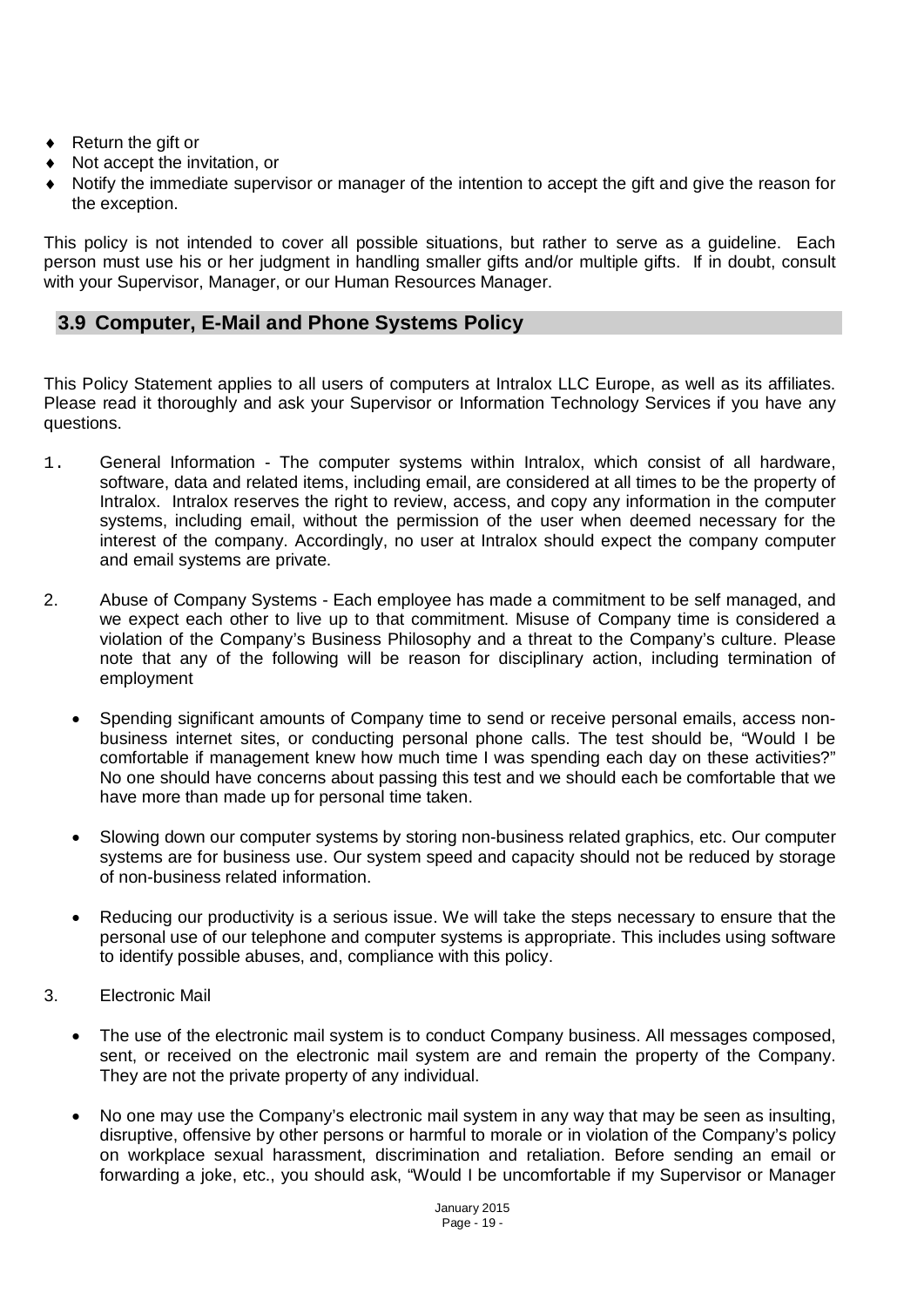knew that I sent this?" If so, don't send it. If you receive inappropriate material, you should delete it and ask the sender not to forward similar material in the future. Examples of forbidden transmissions include sexually explicit messages, cartoons, or jokes; ethnic or racial slurs; or any other message that can be construed to be harassment or disparagement of others based upon their sex, race, color, age, national origin, religious beliefs, disability and/or any other legally protected status. Use of the Company's electronic mail system in violation of this guideline may result in disciplinary action, up to and including termination.

- In no event may any individual use the electronic mail system for solicitation purposes, religious or personal causes, outside organizations, or other similar, non job-related solicitations. Violations of this guideline may result in disciplinary action, up to and including termination.
- The electronic mail system shall not be used to send (upload) or receive (download) copyrighted materials, trade secrets, proprietary financial information, or similar materials without prior authorization from the Company.
- Internet access is available to all employees using the Company E-mail system. The intended purpose of this Internet access is for business purposes. Personal use should be kept to a minimum.
- While the Company does not monitor electronic mail messages as a routine matter, the Company reserves the right to review, audit, intercept, access and disclose all messages created, received, or sent over the electronic mail system for any purpose. Therefore, you should not assume that messages are confidential. In case of suspected abuse your personal messages can be accessed by the Company without prior notice, you should not use electronic mail to transmit any messages you would not want read by a third party. No user of the electronic mail system should expect messages to be private.
- Employees should not attempt to gain access to another employee's messages without their permission.
- In order to provide adequate storage to all users, you should delete any messages that are no longer useful. The retention of messages or documents transmitted through electronic mail will be determined by the Company's Records Retention Policy (paragraph 3.11).
- 4. Internet Access
	- Employees are allowed limited and occasional access to the Internet for personal use during personal time. This would include time before work hours, lunch time, after work hours, weekends, etc. The Company Internet connection has a certain capacity, or bandwidth, that allows a specific amount of data on the Internet connection at any given time. The capacity of the connection can become overloaded at times, causing business-related uses such as Web Conferences and Internet transfer of large files to be slowed or interrupted. Therefore, on workdays from 7:00 AM to 6:00 PM, you should not access any personal sites that require large files (for example, Internet radio) and contribute to the overloading of the Company's Internet connection.
	- To minimize the risk of contamination from computer viruses/worms to our system from other sites, you must not access through your Company Internet connection any personal e-mail system from your home computer (such as yahoo.com, cox.net, etc.) or download from personal sites onto your Company computer any executable files, screen savers, pictures, music, or movies.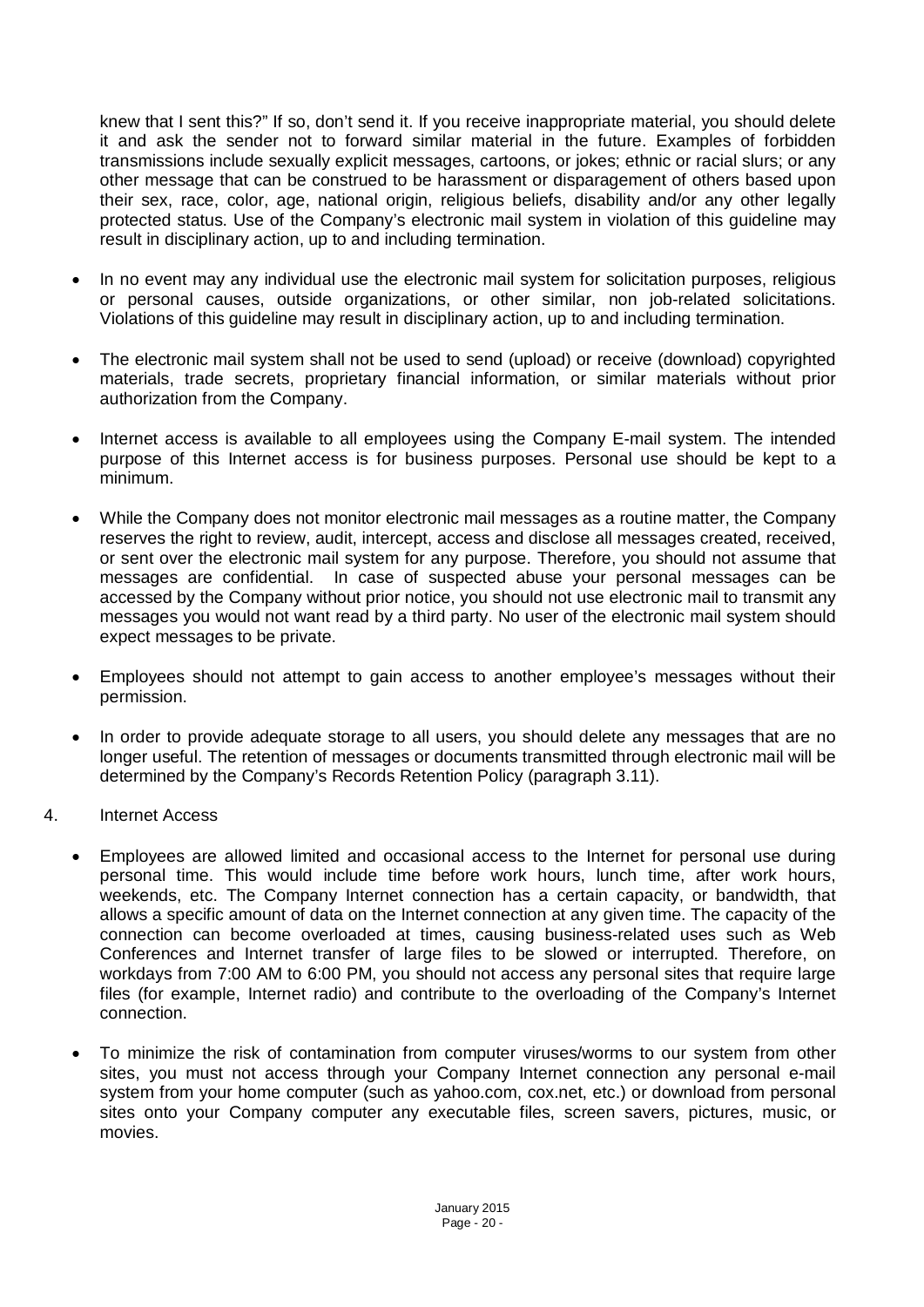- You should not access Internet sites from a Company computer or through a Company's Internet connection that are obscene, sexually graphic, or otherwise offensive. Violations of this guideline may result in disciplinary action, up to and including termination. Allowing employees to access the Internet for personal use or viewing is a privilege provided by the Company that can be revoked at any time if widespread abuse occurs. The Company monitors Internet usage for violations of this policy.
- 5. Safeguarding Your Computer Monitor It is your responsibility to protect the contents of your screen (monitor) in much the same way you would protect memos, contracts, letters, etc., from being viewed by other persons. When you are away from your work area for more than a few minutes, please exit whatever program you are in or, at a minimum, close any open documents that you may be working on.
- 6. Security The Company places emphasis on computer security to protect its programs and data files from damage or access to data from unauthorized persons. Do not give other persons your password(s) and do not share network ID's unless you are specifically instructed to do so. No person at the Company can see or discover your password(s) without your involvement.
	- Do not attempt to bypass system security or to use Company computers to subvert or break into other computer systems. Use of the Company computer systems in violation of this guideline may result in disciplinary action, up to and including termination.
	- Personnel who are assigned laptop computers should take care to prevent theft of equipment.
	- If Company computer equipment needs to be taken home to complete work, you must first obtain approval from your Supervisor in writing.
- 7. Software Piracy It is illegal to copy software in most situations. Do not remove software from the Company or from any Company computer system, or copy software and take it home to use, without first verifying from your Supervisor that this is permitted under the appropriate software license. Do not load a copy of a software product on a Company computer without the knowledge of the Company, whether or not it is properly in your possession. The Company makes every effort to honor the software licensing agreements for software products used in its business. If you are aware of a situation in which an employee or representative is not complying with a software licensing agreement or if you are uncertain concerning the use of a software license, please consult your Supervisor.
- 8. Computer Viruses Computer viruses can do tremendous damage to computer systems. The Company has taken precautions to protect all of its computer systems from the threat of "infection," but it is impossible to provide complete protection. Do not install software onto your computer, a network or any Company computer system without consulting the ITS Department. Do not remove, try to defeat or turn off any "anti-virus" software on your workstation.
- 9. Unauthorized Use The Company's computer systems are explicitly intended to execute the Company's business functions. Individuals or outside systems must be specifically granted access to the Company's computer system, through the issuance of a system ID and password by the ITS Department, prior to utilizing the Company's computer system. It is prohibited to use any Company computer or telephone system to cause theft or electronic damage to any computer system through the use of malicious software such as viruses, Trojan horses, network attacks, denial of service attacks, etc. The Company will cooperate fully with appropriate Law Enforcement authorities to investigate and prosecute such activities.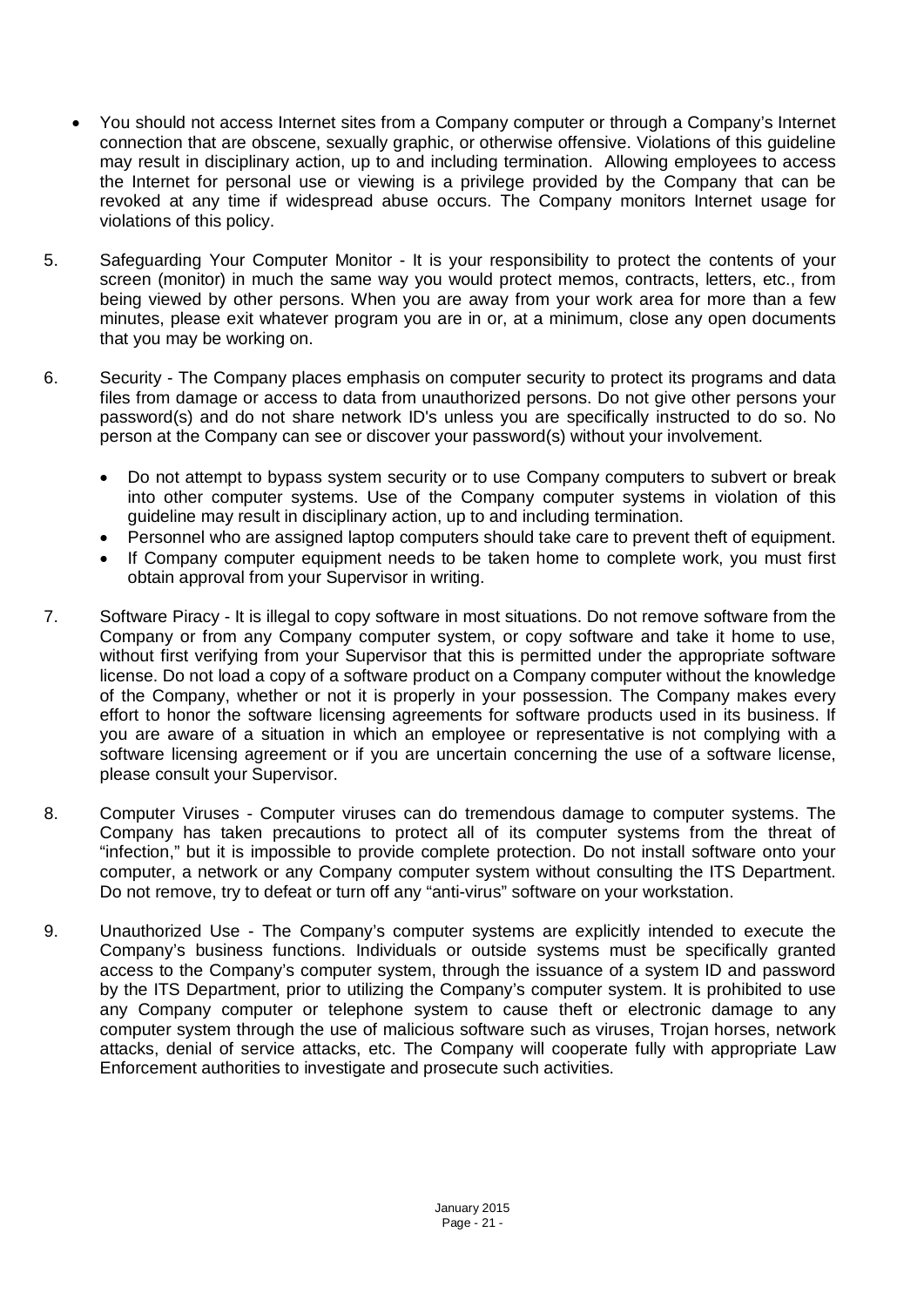#### <span id="page-21-0"></span>**3.10 Email Retention Policy**

With the switchover to Microsoft Outlook, Laitram implemented an email retention policy that is more consistent with industry practices. Previously all emails remained in the system for an indefinite time period. Two major problems resulted from this:

- An email system becomes, in effect, the company's document or content management system. This was never the intent of email (a messaging system), and it poses a significant risk to the company. When employees leave the company, there is no efficient method to determine which emails contain company-critical information without the monumental effort of reading all the emails, which may consist of several years' worth. For all practical purposes, information embedded in emails is lost forever.
- An email system that is not periodically purged creates potentially huge costs in litigation cases. When an opposing party requests that Laitram produce "all emails related to subject matter xyz," then all emails in the system have to be searched for relevant information. This cost would be enormous, even assuming that the search could be done electronically.

After reviewing common email retention practices in other businesses, the company decided to implement what we believe to be is a conservative strategy:

- The standard policy is that all emails sent or received will have a life of 1 year. Prior to the end of the 1-year period, if the email should be retained, it should be converted to a PDF and saved, printed as a hard copy, or otherwise saved. (The retention period for managers and supervisors who have direct reports will be 2 years.)
- ITS is investigating a notification system that will alert you in advance of emails that will be deleted due to time-expiration.
- Messages sent as discussion items through SharePoint are not subject to this retention period at this time.
- We understand that we've used email as a content management system for many years. We realize it will take time to deploy new systems and processes for dealing with key business data that may come in via email. To ensure we're ready as a business before we actually activate the "purge" process, we are implementing the following safeguards:
- We will stamp email with a migration date that will "start" the clock on the 1 and 2 year retention periods. However, we will not automatically run those purges. We will manually activate those purges at the 1 and 2 year windows. Handling this manually will ensure we're ready before we start deleting archived mail.

We will begin to move through the organization with guidelines and processes for utilizing shared drives such as the S: and V: -drives. We will also be routing priorities for moving departments to SharePoint and other tools over the next year to take business processes out of email and into more shared and globally available tools to help us avoid knowledge silos such as individual email databases.

We recognize that this email retention policy may cause us to change the way in which we handle emails. But we know that the end result will be a better organized method of maintaining key company and customer records, documents, and other information.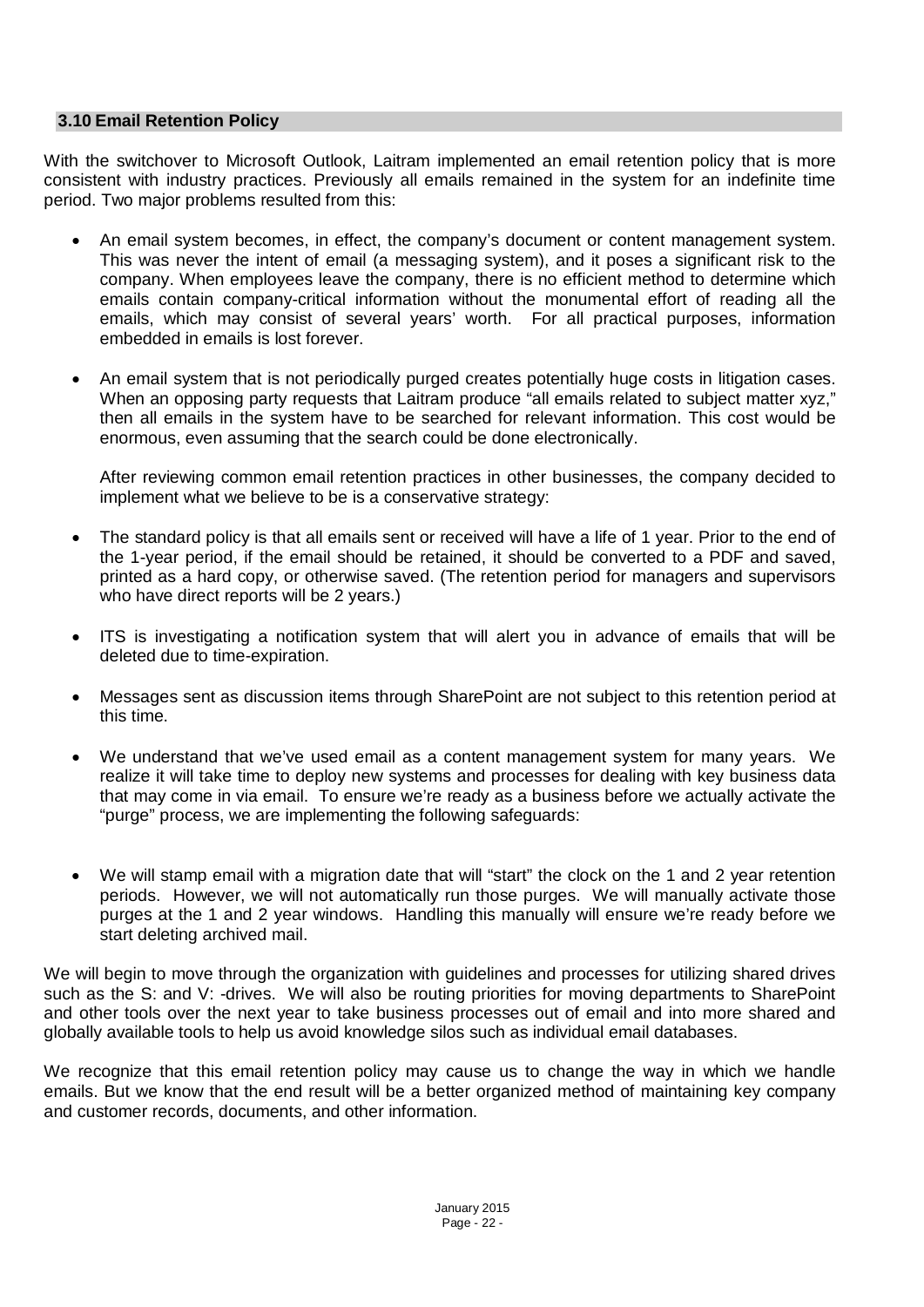#### <span id="page-22-0"></span>**3.11 Theft & Fraud**

Theft and fraud is a growing problem in many companies. All employees are expected to remain alert to the possibility of theft and fraud and report any suspected activities to their supervisor or the Human Resources Manager. Your confidentiality will be respected at all times and without limitations. The theft of any company property -- including office supplies, equipment, inventory, and tools is a ground for instant dismissal. (See disciplinary procedure paragraph 3.4).For insurance purposes, an official police report (procesverbal) is required. The person(s) reporting it should file an official " aangifte" disposition.

#### CAMERA

In the hope of deterring future crime and for our safety, we have installed security cameras on the outside of the building and in the inside hallways. The cameras will operate 24/7, i.e. during and after working hours; and on weekends.

#### DOOR ACCESS SYSTEM

The security system has been implemented to ensure the security of Intralox and its employees and to eliminate crime.

Access keys will be issued to all staff, and limited access will also be granted to external people such as contractors, cleaners, etc. If someone loses their access key, they are required to inform ITS department immediately, so we can block the lost access key and keep the building secured. Different levels of access have been granted to different groups of employees, according to their position and working hours, as it is not always the case that all staff need access to every door, and need to be on company premises after a certain time. In additions, for our own protection, the department doors in 31A can only be accessed with an access key before 07:50 and after 17:30. Between 07:50 and 17:30 employees can access these doors freely without the use of an access key. However, the Production office downstairs in 31B can only be accessed with the access key 24/7.

The information recorded from the door security system will be used in the case of burglaries, or in suspicious circumstances to identify who was present in the building at a certain time. In the case of burglary a third party will be allowed to receive the information recorded from the security system. The system will be run from a stand alone computer, and only a very small group of people will be authorized to operate it through using a protected password.

One final point – employees should restrict the use of the emergency exit doors at any time. Emergency doors need to stay closed and only be used in case of an emergency. Official entrances are the turning door at the reception area 31A, the 'Bijlmer Gate' access near the main stair 31A and the Operations office entrance at 31B.

#### <span id="page-22-1"></span>**3.12 Protecting Confidential Information**

The belting market is intensely competitive; we can expect competitors to become more aggressive in pursuing our knowledge, in making false claims of equal products and services, and even in threatening or pursuing legal action. We must protect company information from inadvertent leaks.

To knowingly pass confidential information to our competitors is an error of intent, and cause for termination. Information leaks give competitors a cost advantage, debase the value of the knowledge, and cause wasted effort and speculation within Intralox.

Below are a few principles of our policies on this issue:

• Intralox business should not be discussed with competitors or former employees who might have direct or indirect contact with competitors. This includes information about the market, our structure and strategies, sales situations and initiatives, new products or anything related to our operations.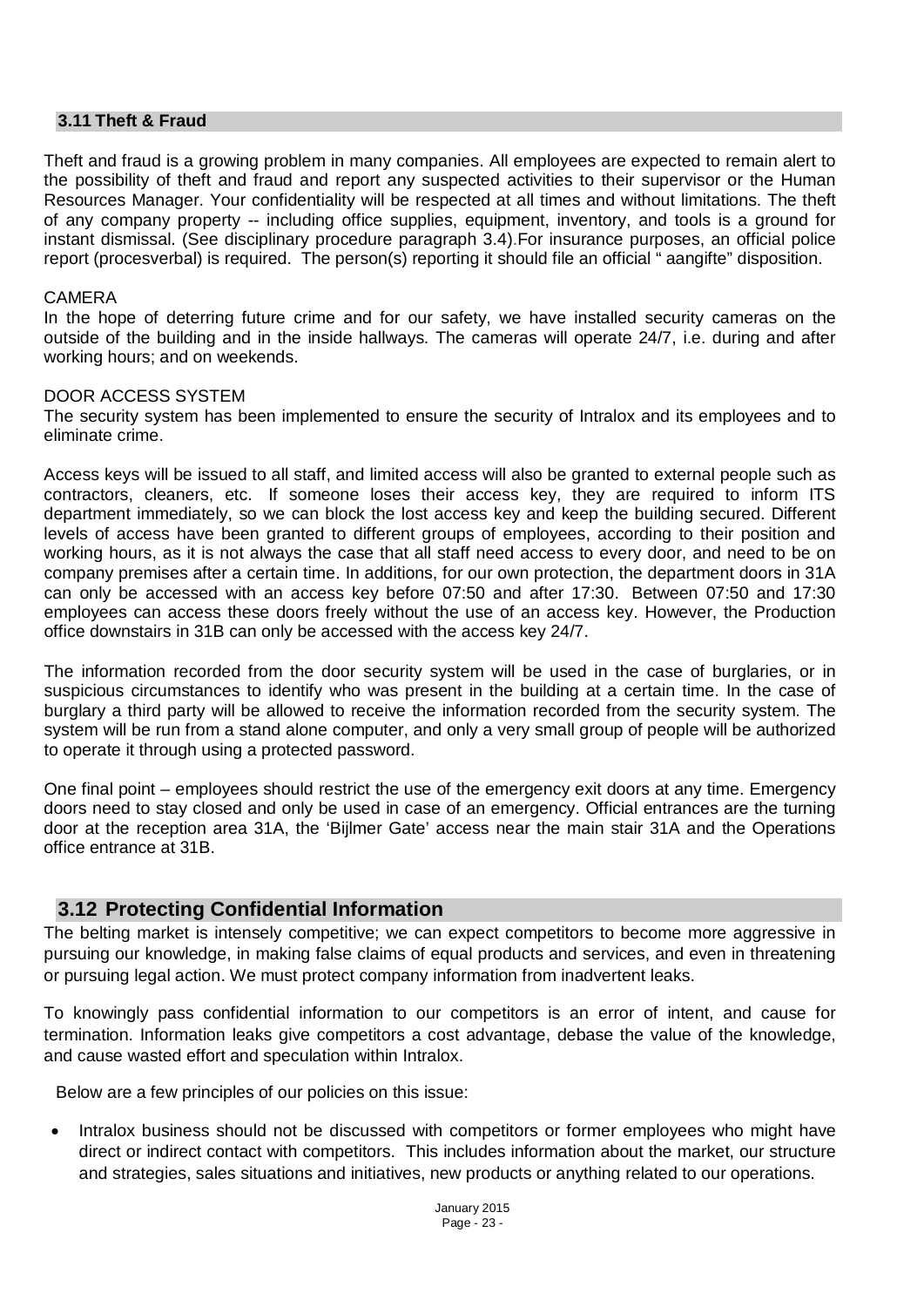• Employees should be cautious in discussions with suppliers and customers who might have contacts with competitors. Be alert in protecting high value technical and market information. Trying to demonstrate and sell value to price-shopping customers can be a source of leaks, as they may try to commoditize our products and services by helping educate competitors.

Finally, if you have questions or if you are aware of a specific source for leaks, please speak with Human Resources or your Manager/Supervisor in confidence

.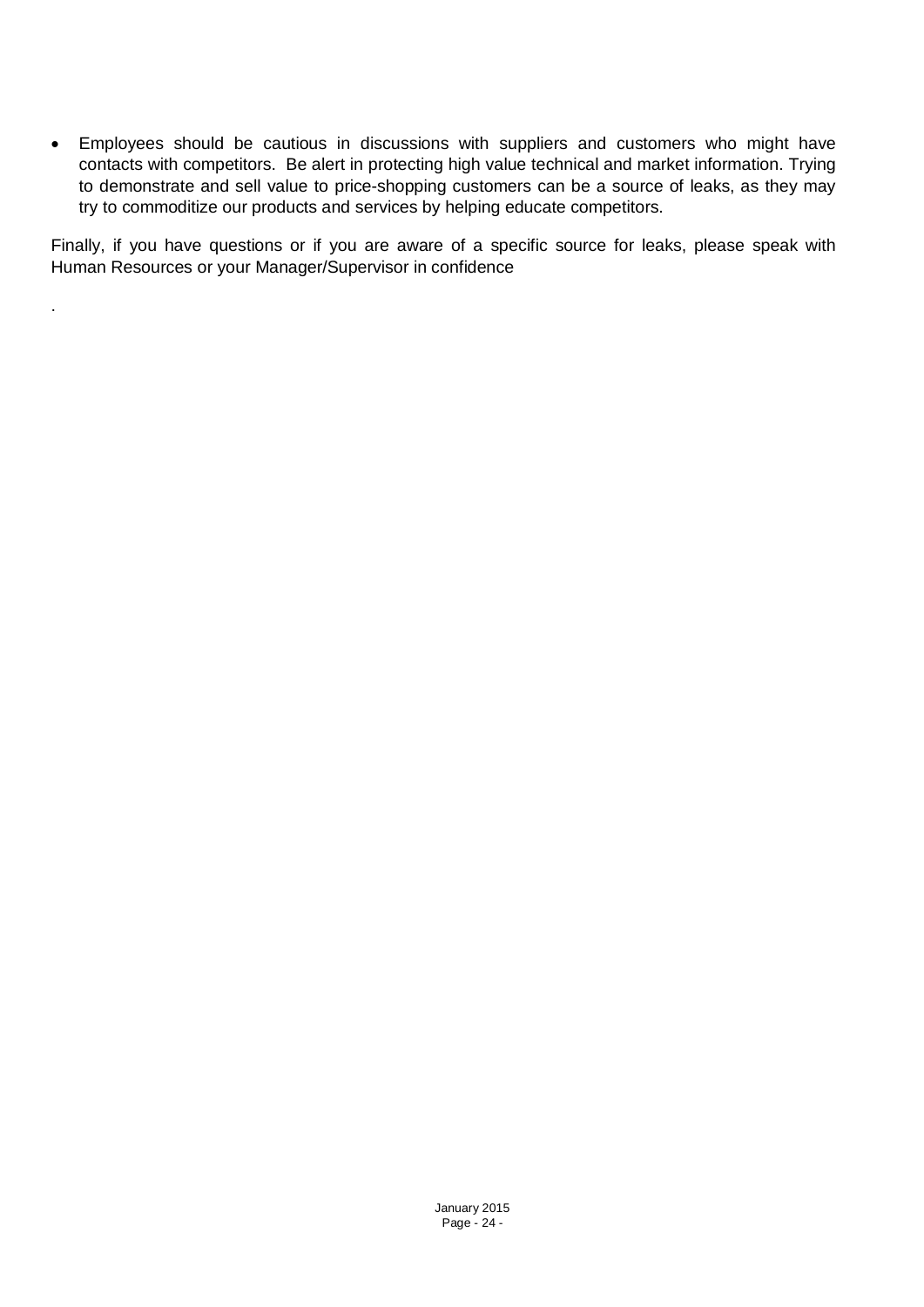# <span id="page-24-0"></span>**Section 4: BENEFITS**

### <span id="page-24-1"></span>**4.1 Compensation Philosophy**

Our philosophy is to compensate employees based on 1) the value of a person's contributions to the company's productivity, and 2) the success of the company. Through our profit incentives, our system should result in higher pay and more stable employment over time than is possible with traditional systems.

Our system is not perfect, and it continues to evolve. But we believe our system is superior to a traditional pay system, and we have not seen an overall compensation systems that fits our needs better than this one.

Our goal is to provide each employee a package of base pay, benefits and, in some areas, production incentives that is competitive with the market. In addition, each individual has the opportunity to significantly increase total compensation by sharing in the Company's success through outstanding individual performance.

#### **TOTAL COMPENSATION =**

| <b>Base Pay</b> | Fringe & all other benefits | Variable pay<br>$(production_{i}$<br>quarterly<br>commercial<br>incentives, MBO,<br>Annual incentive) |
|-----------------|-----------------------------|-------------------------------------------------------------------------------------------------------|
|-----------------|-----------------------------|-------------------------------------------------------------------------------------------------------|

One of the components that differentiate our pay system is the importance of variable pay in total compensation. With our production incentives, profit incentives, and commercial incentive plans, pay will vary from check to check (production plans) or year to year (profit incentives). Our goal in having variable pay in our compensation plan is to allow people to benefit from both increases in individual effort and increases in Company profitability.

When we talk about "pay at risk," we mean any difference (deficit) between your base pay and market value. This is actually pay that you are "risking" (you could earn it somewhere else) in order to participate in our various incentive plans.

Our philosophy is to have little or no pay at risk for entry-level positions. As you go higher in pay and responsibility, there would be more pay at risk, and therefore higher variable pay (incentives) when the Company increases profitability.

Our compensation philosophy is also based on the concept of market value.

When an individual was properly paid during the past year and he has performed to our expectations, Intralox will increase salaries yearly in March with an inflation percentage, based on consumer price index from March through February that year.

Employees with less than one year service will get inflation percentage adjustment pro-rated to the duration of employment.

We will be evaluating individual performance. The inflation correction is not a guaranteed raise. It is the standard raise for people who were not overpaid or underpaid in the past year and are doing a good job.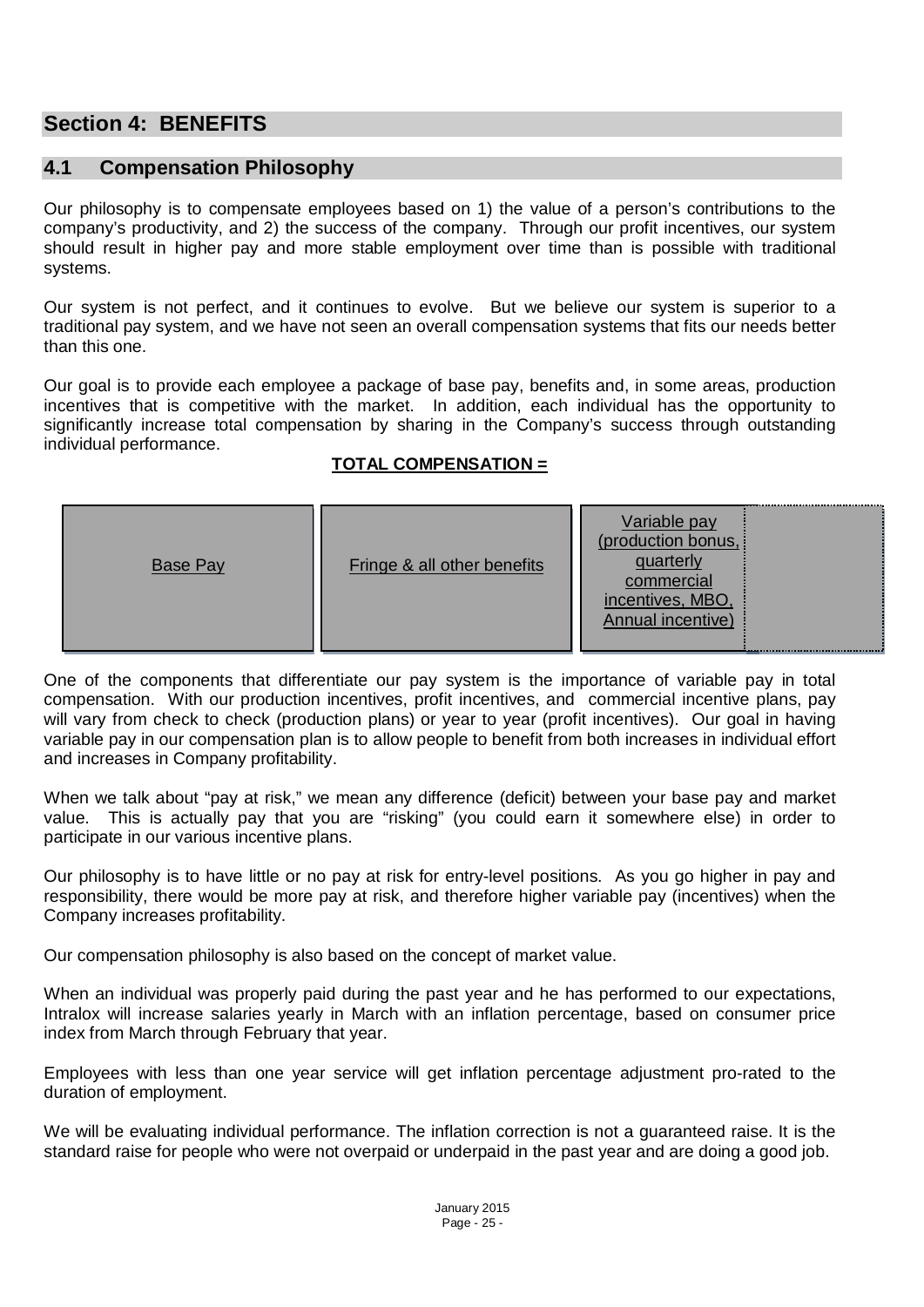Exemptions for greater increases are made only when due to a change in the employee's market value. An employee acquiring significant new skills which makes him more efficient or better able to perform his job responsibilities such that his market value has increased is eligible to receive higher base salary increases. Significant changes in the level of responsibility in a job or job promotion can also affect market value.

We try to determine approximate market value of employees by using wage surveys, talking to other companies, evaluating the qualifications and pay of incoming applicants, evaluating turnover in certain positions etc.

Additional information and separate compensation guidelines are available on the intranet: http://corporate-portal/sites/HR-Online/Europe%20Documents/Forms/AllItems.aspx

#### <span id="page-25-0"></span>**4.2 Pay Periods**

Payment instructions from Accounting to the Bank to pay the month-end salaries will go out on the 24th of each month.

Pay-slips are sent out on the 24th each month. (If the 24th falls on weekend or public holiday they will be sent out the prior working day).

Payroll data:

All employees are expected to archive payroll documents like salary slips and annual statements carefully in their personal administration. Copies can only be asked for in case of extraordinary circumstances.

Errors in pay must be reported to your Supervisor or the HR/Payroll Department as soon as possible following the receipt of the paycheck. Any adjustments will be made on the following paycheck(s).

# <span id="page-25-1"></span>**4.3 Yearly Salary Adjustments**

When an individual was properly paid during the past year and he has performed to our expectations Intralox will consider increasing salaries yearly in March with an inflation percentage, based on the consumer price index from that year. CPI based salary increases are not guaranteed.

Employees with less than one-year service on our regular pay schedule will be prorated the percentage of the year they've been here against the full Intralox inflation percentage adjustment.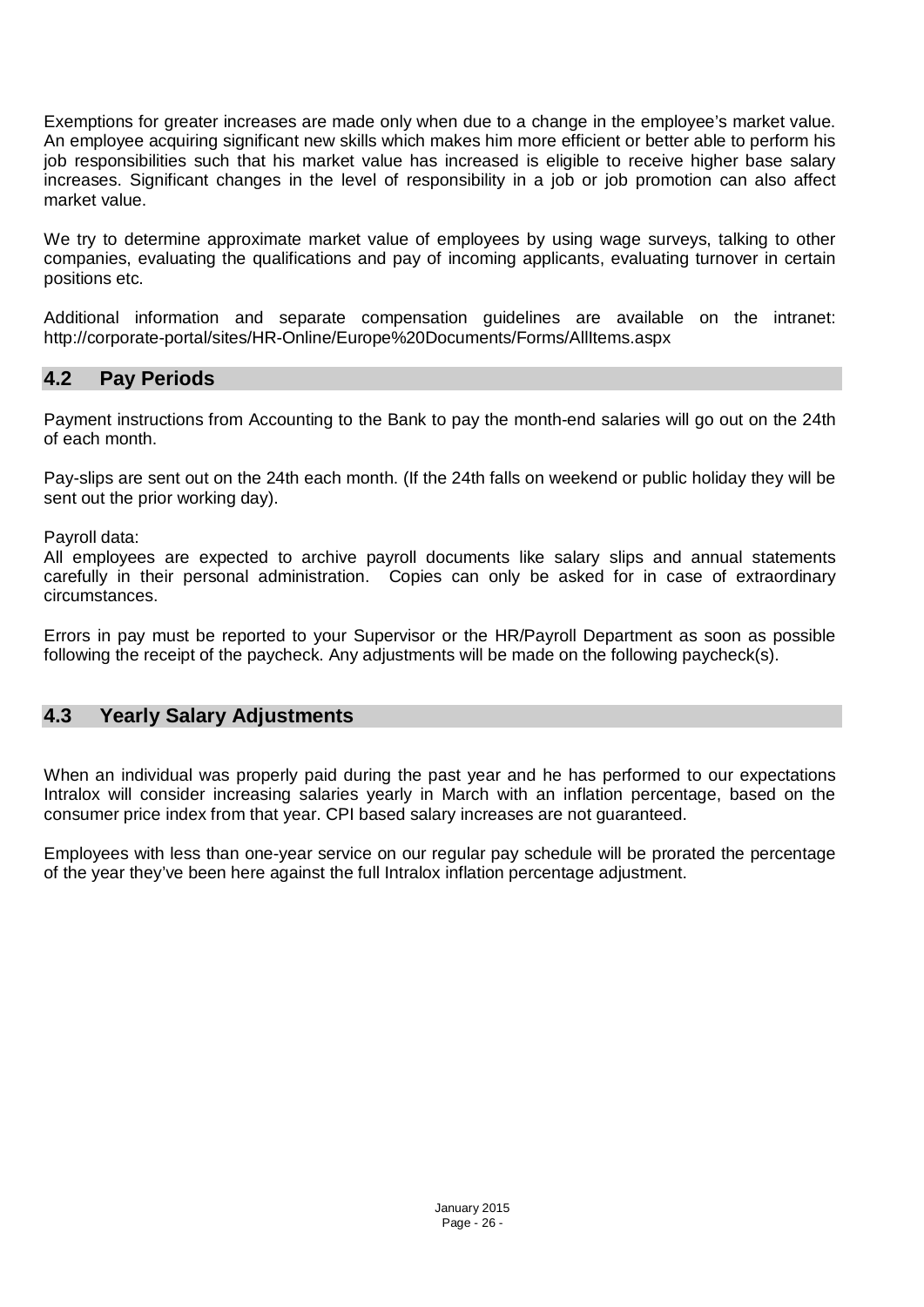#### <span id="page-26-0"></span>**4.4 Tuition Reimbursement**

As part of our comprehensive benefit package, Intralox participates with our employees in a tuition reimbursement program for job-related and approved courses.

In this program, a regular employee with at least one-year of service may be reimbursed for certain cost of job-related courses.

The following criteria must be met in order to receive tuition reimbursement:

• Your immediate Supervisor, Department Head, and Human Resources Manager grant approval prior to enrollment.

Benefits of the Program:

The Company will pay 100% of the tuition cost of pre-approved classes.

In case the work relation with the Company is terminated either voluntarily or involuntarily, the Company reserves the right to recover the cost from the employee. For job related courses (needed to better fulfil the job), repayment to Intralox is according to the following schedule after completion of course:

< 1 year 100%

For non job-related courses (could be not related to the job but will bring added value to the employee), repayment terms

< 1 year 100% 1-2 yrs 50% > 2 yrs 0%

For Management MBA (University Degree level) - Study that leads to a degree.

| < 1 year    | 100% |
|-------------|------|
| 1-2 yrs     | 75%  |
| $2 - 3$ yrs | 50%  |
| > 3 yrs     | 0%   |

Should the work relation with the Company be terminated by the employee's initiative the Company reserves the right to recover from the employee, the amount paid under the tuition agreement. The incurred amount will depend on job related or personal development nature of the program. This will be deducted from his/her final paycheck. To obtain an application for tuition reimbursement, or to receive more information on the program, contact Human Resources. Please note that tuition reimbursement is only applicable if a course is approved by your supervisor and HR in advance.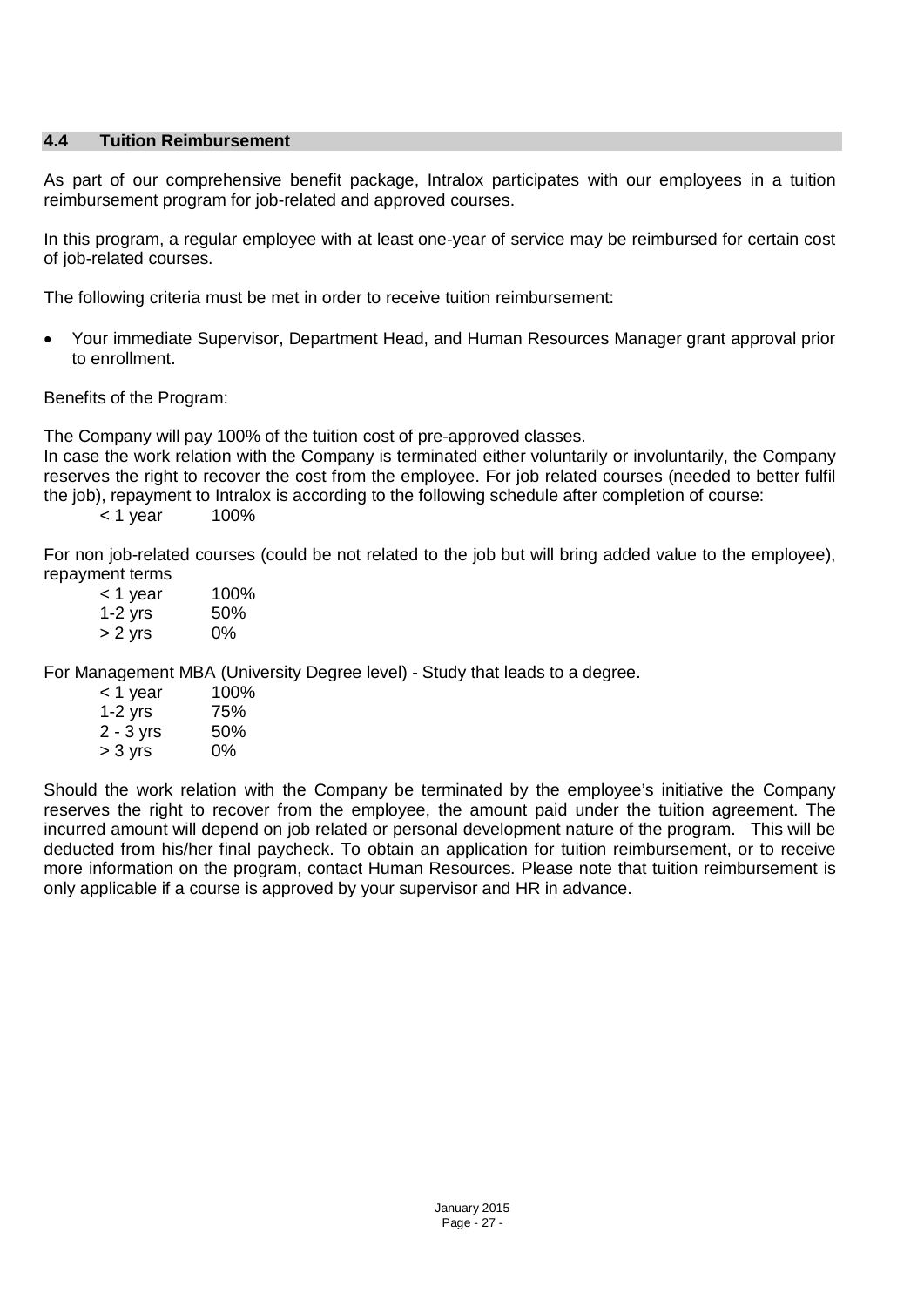# <span id="page-27-0"></span>**Section 5: COMMUNICATION CHANNELS**

# <span id="page-27-1"></span>**5.1 Suggestions**

Any and all suggestions on how Intralox can be more productive, efficient or a better place to work are welcomed and encouraged.

Suggestions can be made directly to your Supervisor, our Human Resources Manager, Department Managers, Business Unit Manager, General Manager, or Jay Lapeyre. All suggestions will be presented to management and considered seriously. You will be informed promptly as to whether or not your suggestion has been accepted and, if not, why that decision was made.

If you prefer, any suggestion can be made in strict confidence to our Human Resource Manager.

### <span id="page-27-2"></span>**5.2 Job Posting**

When a job opening becomes available, a brief job description will be posted by email to our office based employees. Operations vacancies are posted in the company canteen.

If management decides a job does not need to be posted they should have approval from the OR (Netherlands only).

Employees are welcome to apply for these positions or to refer other candidates for consideration. Priority will be given to internal applicants and internal hiring processes. Intralox employees must have worked a minimum of six months in their current positions before they can be considered for another position. The first six months of employment is a training and adjustment period. To move someone out of a department during this period is very inefficient and not in the best interest of the Company. Any exceptions to this standard must be approved by the General Manager for moves within a division and by Jay Lapeyre for moves between divisions.

If you would like to apply to a job opening please inform the Human Resources department and he/she will inform you on the procedure.

#### <span id="page-27-3"></span>**5.3 Employee Referral Program**

When it comes to quality, speed and cost, Intralox acknowledges that the best source of candidates is employee referrals. Participation in the Intralox' employee referral programs will significantly reduce in recruitment fees, job boards and advertising costs.

You can earn an incentive of  $\epsilon$  1.000 or equivalent in local currency (which is subject to taxation) if you refer an external applicant. The payment of this award will be done through the monthly payroll to the employee at the moment that a candidate has been interviewed, selected and passed successfully a minimum employment period of 6 months.

Hiring managers cannot be awarded for the bonus for referring individuals for open positions in their own department.

You cannot refer anyone who has already applied to the HR department, who already works at Intralox, or anyone who has worked for the company before.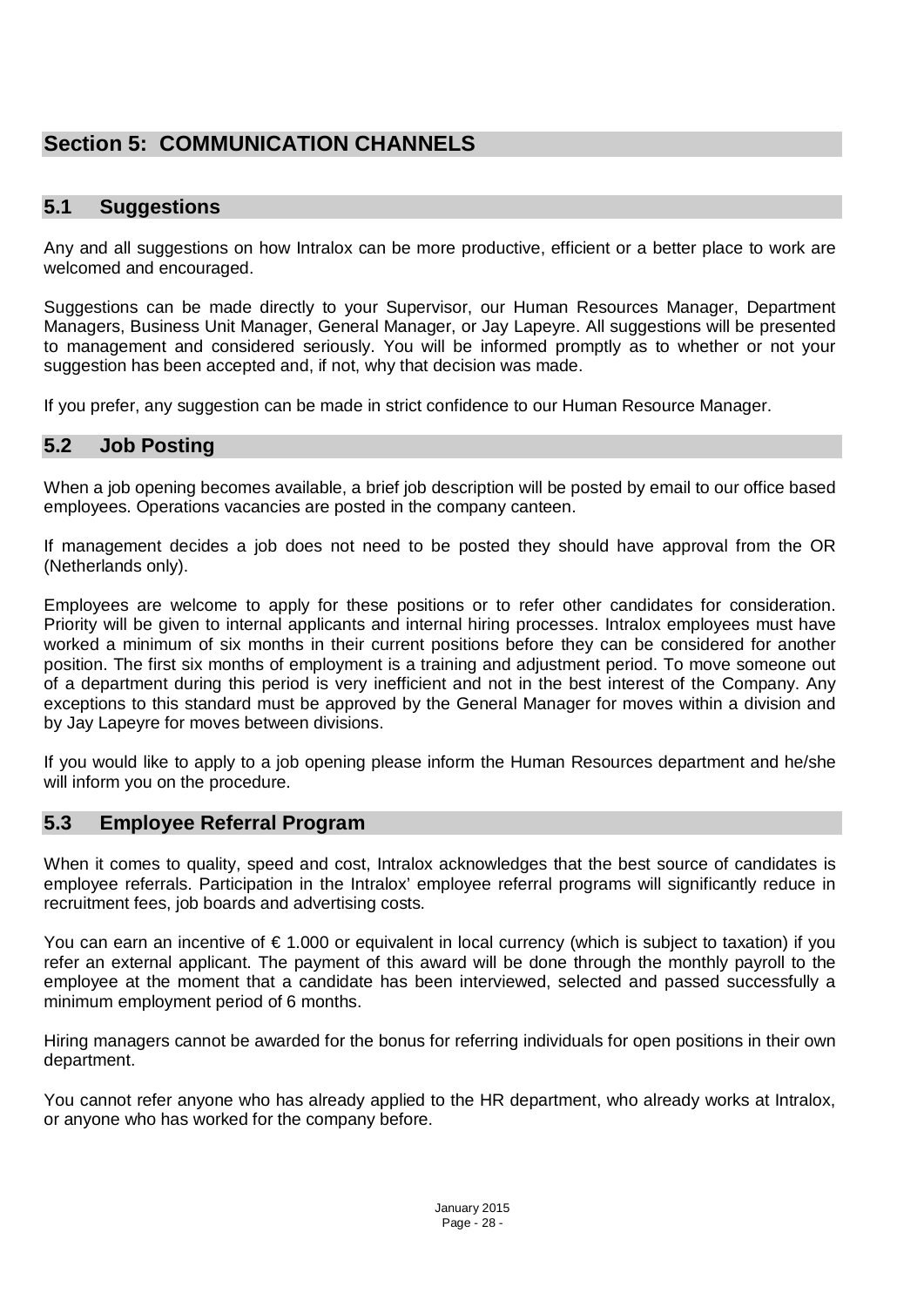The HR department after discussion with the hiring manager decides when a position is to be included in the Employee Referral Program. The HR department may include a position when it is first available or at a later date; however, once included, a position may not be withdrawn from the program.

The Human Resources department reserves the right to determine whether or not referred applicants are qualified for positions covered by the program. Intralox may modify or discontinue this program at any time. Should the program be discontinued, any in-process referrals will be handled on an individual basis.

In the event an applicant is referred from more than one source; for example, from two employees, or an employee and an employment agency, the deciding factor will be the date of receipt of the referral to the Human Resources department. The HR department will inform the participating parties when such situations arise.

..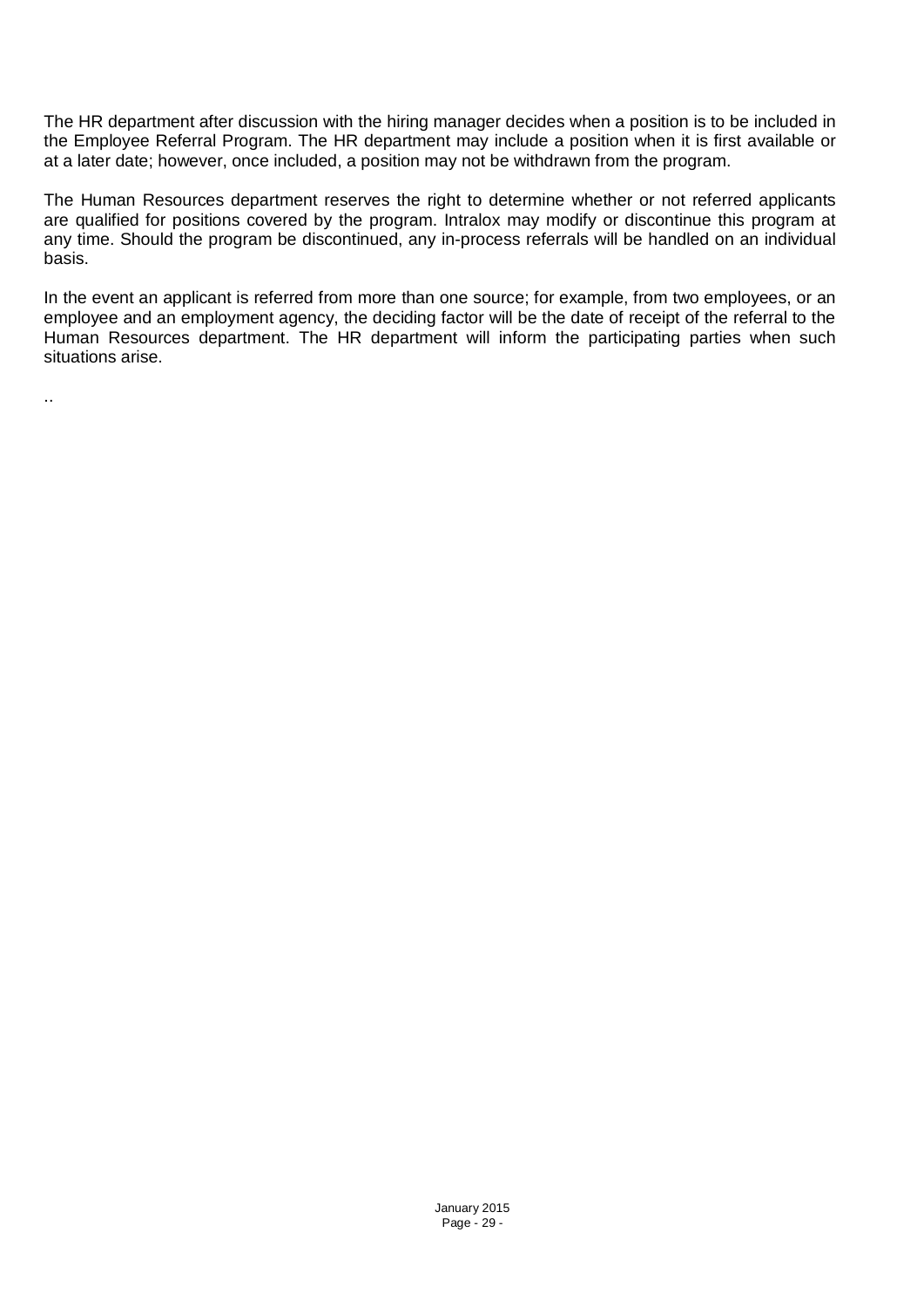# <span id="page-29-0"></span>**Section 6: IF YOU LEAVE US**

# <span id="page-29-1"></span>**6.1 Resignation**

Should you decide to resign from employment with our Company, you are expected to live up to the notice period in your employment contract and to give notice in writing, all in order to leave in good standing.

#### <span id="page-29-2"></span>**6.2 Reference letter**

\* Upon request a reference letter will be provided.

#### <span id="page-29-3"></span>**6.3 Return Intralox Property**

- Upon termination of employment the employee is obliged to return Intralox properties, such as below but not exhaustively:
	- Alarm/entrance badge
	- Lap-top and other hardware
	- Mobile Phone
	- Transportation Card
	- Books
	- Company Car

#### <span id="page-29-4"></span>**6.4 Retirement**

The Employment agreement may end when the Employee reaches the statutory retirement age \*. If you wish to make use of the right to retire, the employment agreement will end, without any notice of termination or other action being required, on the first day of the month in which you reach the retirement age that applies at that time.

If you are considering retirement or continuing to work, we ask you to consult Human Resources at least 3 months in advance of the retirement date. This will allow us to coordinate you Pension as well as giving the Company opportunity to allow for a smooth transition of your job duties.

\* Subject to the laws of the country.